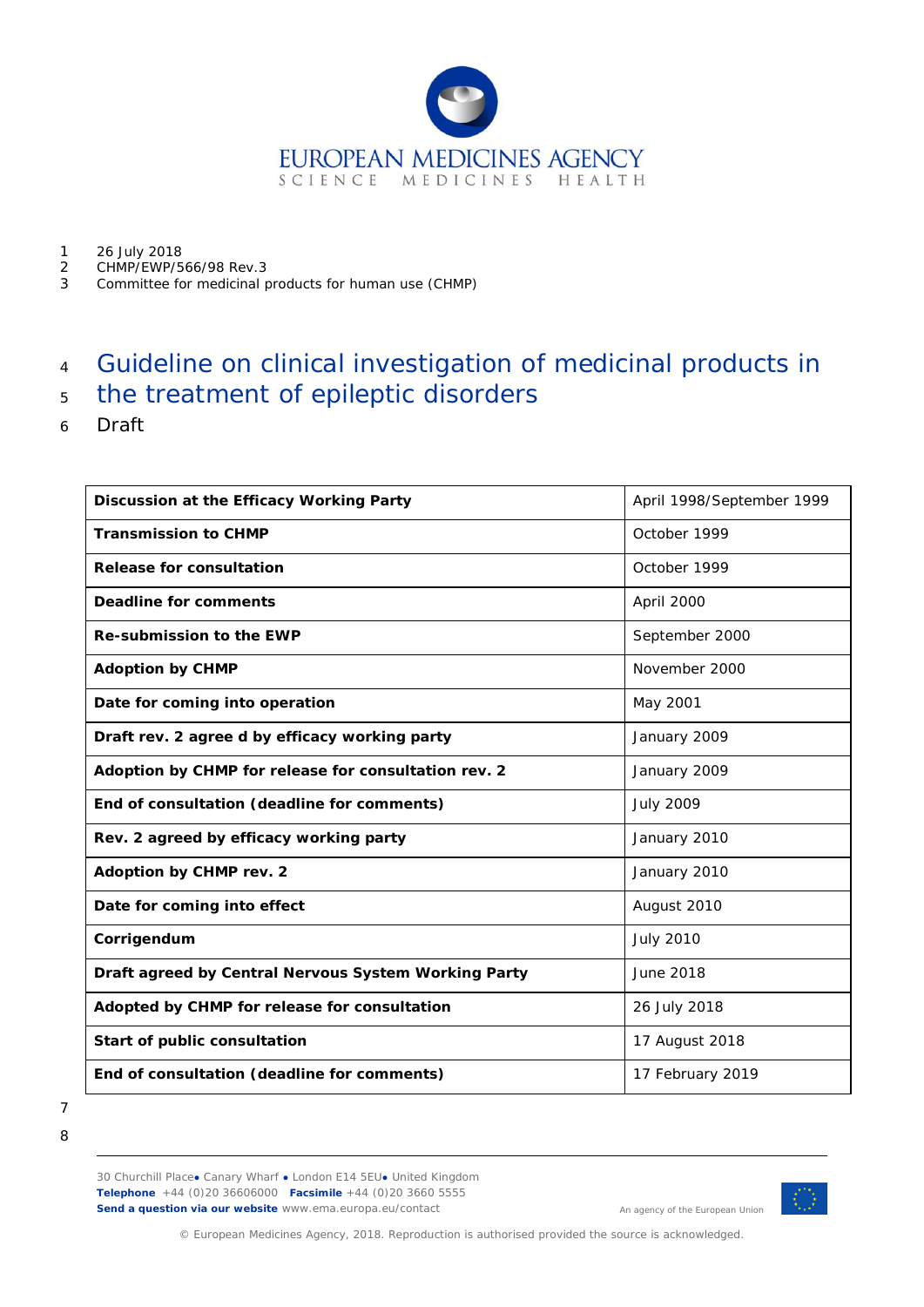- 9 This guideline replaces Guideline on clinical investigation of medicinal products in the treatment of
- 10 epileptic disorders CHMP/EWP/566/98 Rev. 2/Corr

|    | Comments should be provided using this template. The completed comments form should be sent to |                                           |  |  |  |
|----|------------------------------------------------------------------------------------------------|-------------------------------------------|--|--|--|
|    | CNSWPSecretariat@ema.europa.eu@ema.europa.eu                                                   |                                           |  |  |  |
| 12 |                                                                                                |                                           |  |  |  |
|    | <b>Keywords</b>                                                                                | Epilepsy, seizures, anti-epileptic agents |  |  |  |
| 13 |                                                                                                |                                           |  |  |  |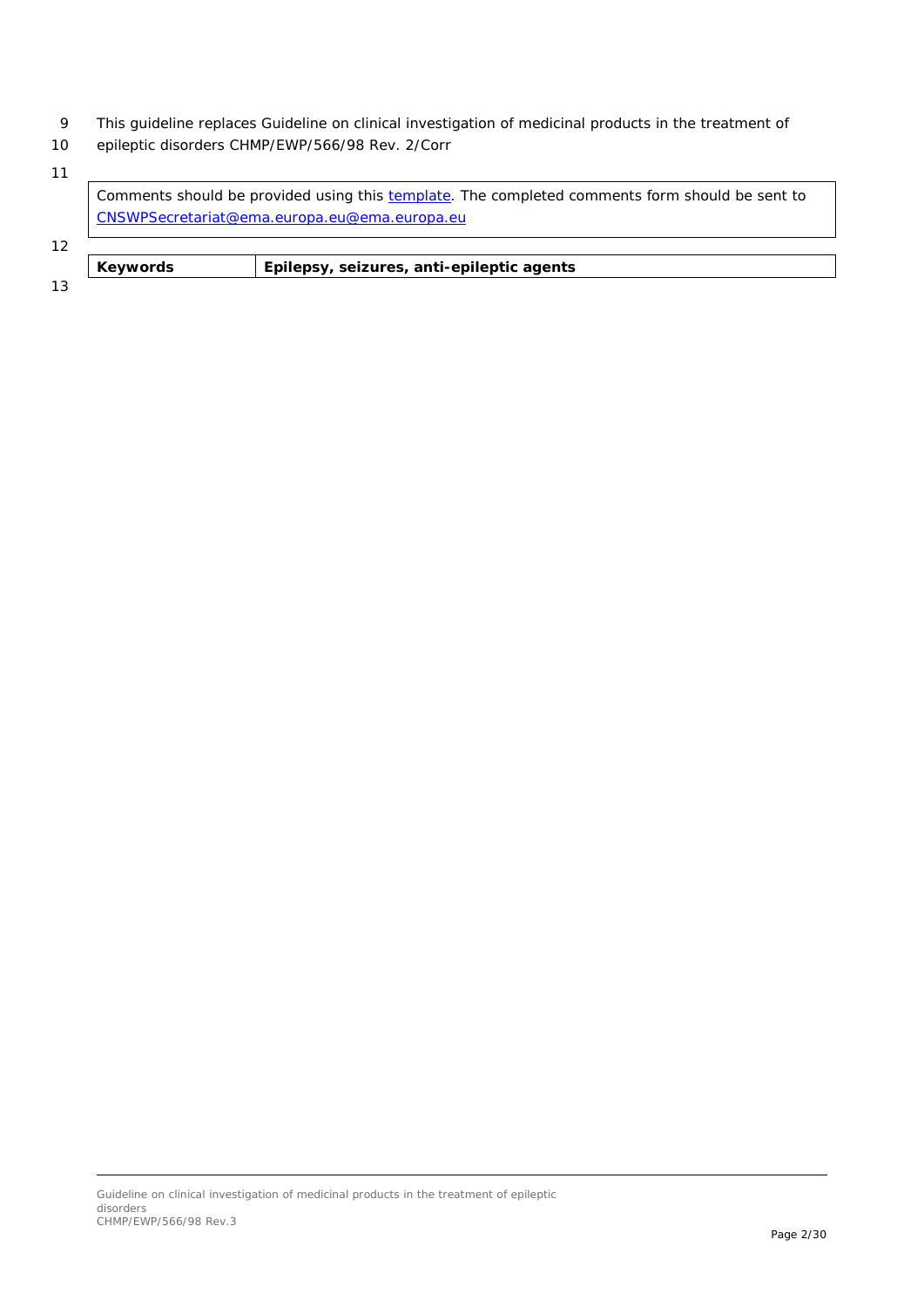#### Guideline on clinical investigation of medicinal products in  $14$ the treatment of epileptic disorders 15

16

#### **Table of contents** 17

| 18 |  |
|----|--|
| 19 |  |
| 20 |  |
| 21 |  |
| 22 |  |
| 23 |  |
| 24 |  |
| 25 |  |
| 26 |  |
| 27 |  |
| 28 |  |
| 29 |  |
| 30 |  |
| 31 |  |
| 32 |  |
| 33 |  |
| 34 |  |
| 35 |  |
| 36 |  |
| 37 |  |
| 38 |  |
| 39 |  |
| 40 |  |
| 41 |  |
| 42 |  |
| 43 |  |
| 44 |  |
| 45 |  |
| 46 |  |
| 47 |  |
| 48 |  |
| 49 |  |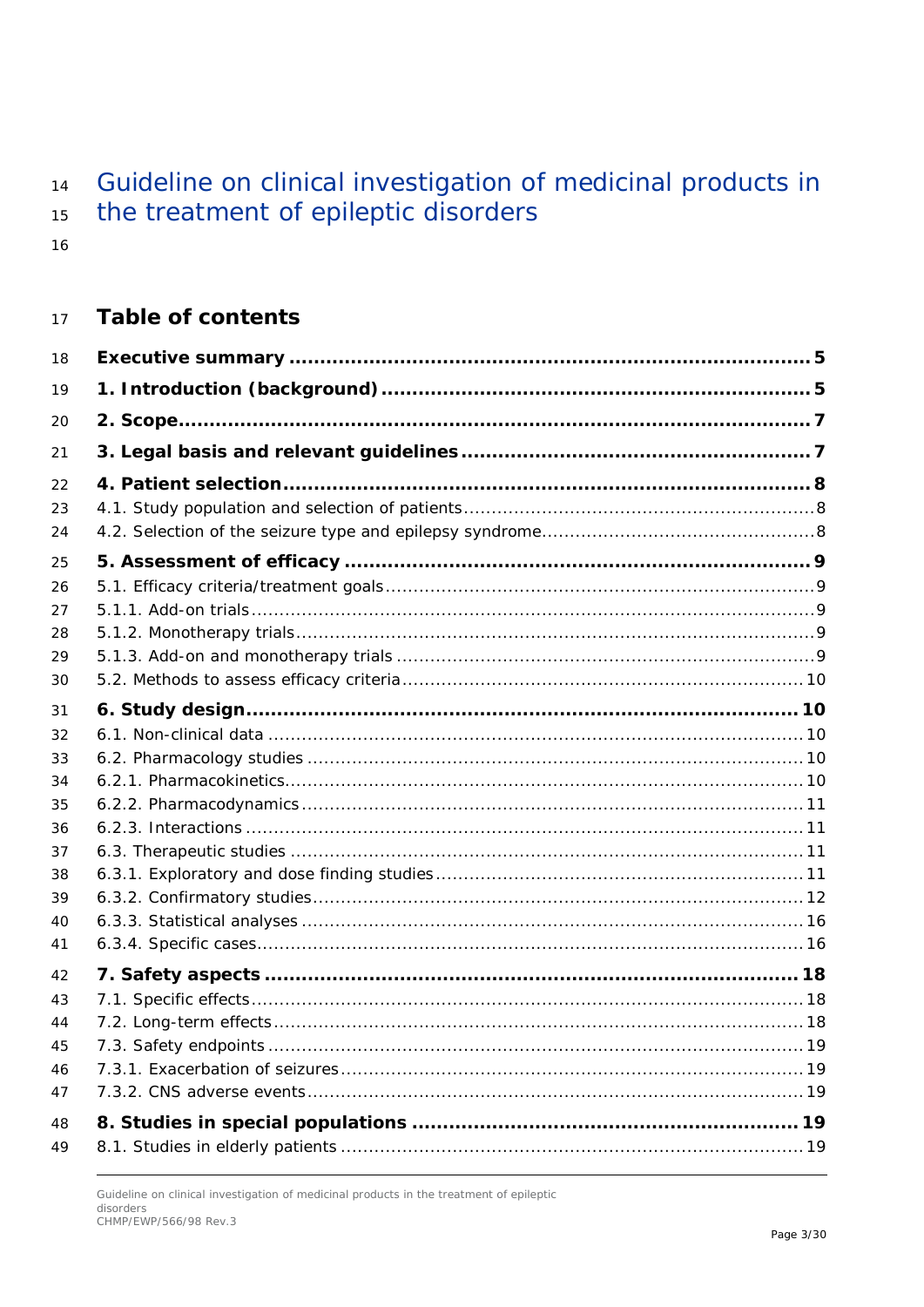| 56 |  |
|----|--|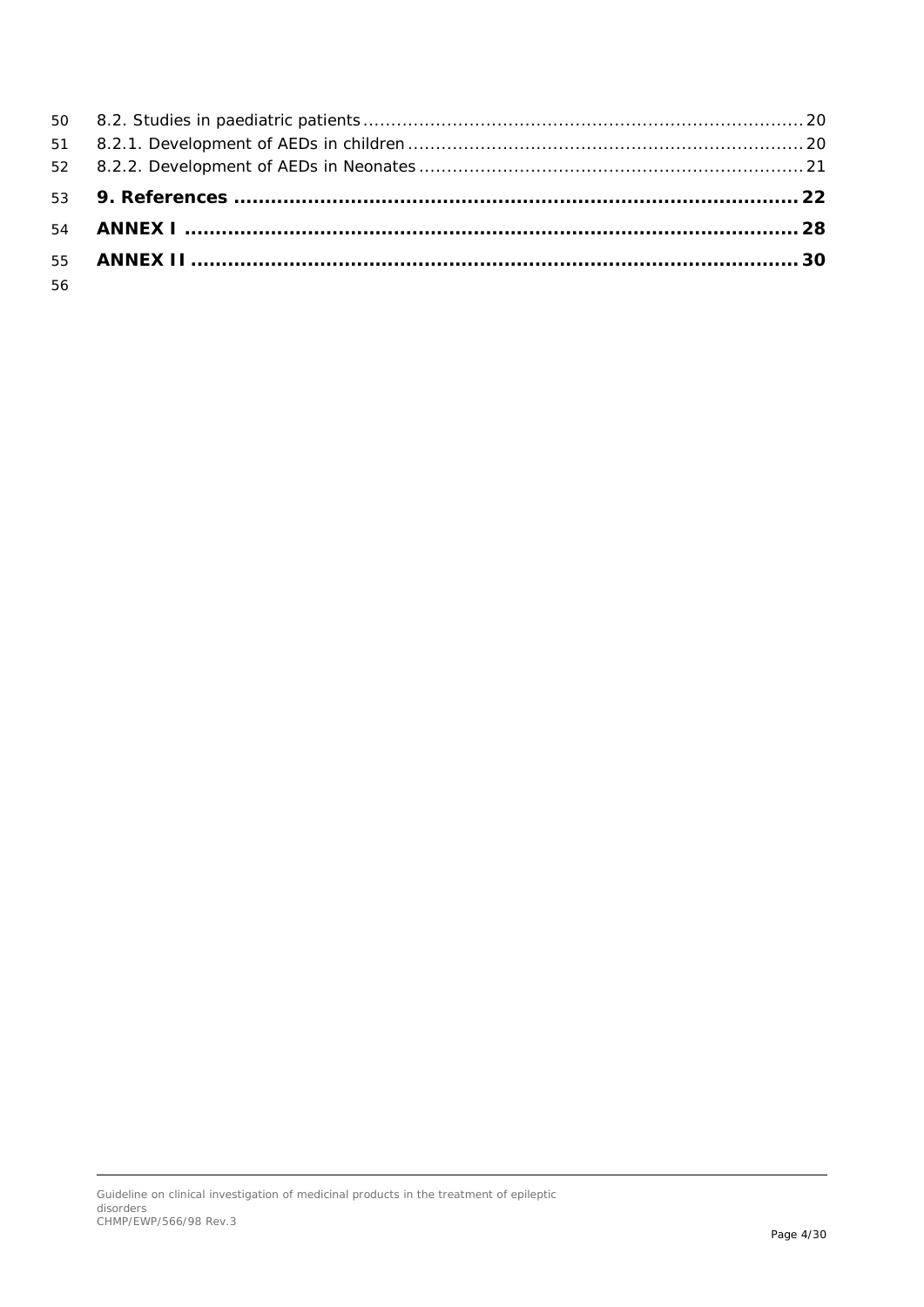### <span id="page-4-0"></span>**Executive summary**

 The present document is a third revision of the existing guideline. It should be considered as general guidance on the development of medicinal products for the treatment of epileptic disorders and should

- be read in conjunction with other EMA and ICH guidelines, which may apply to these conditions and patient populations.
- The main changes to the existing guideline include incorporation of the new classification / definitions of seizure types and epilepsies, the acceptance of add-on studies in support of a monotherapy claim on a case-by-case basis, the inclusion of new sections on neonates and status epilepticus and other
- changes related to paediatric developments.
- This Guideline provides assistance for the development and evaluation of medicinal products for the
- treatment of epilepsy in adults and children. The scope of this document is restricted to treatment of
- seizures in epileptic disorder although there are some remarks concerning non-seizure features of epilepsy syndromes.
- <span id="page-4-1"></span>**1. Introduction (background)**
- Epilepsy is a brain disorder defined by spontaneous recurrence of unprovoked seizures, i.e. seizures
- not provoked by transient systemic, metabolic or toxic disorders. It constitutes a vast ensemble of
- diverse clinical conditions which differ by age of onset, type of seizures (only one or several type(s) in
- an individual patient), aetiological background, including genetic predisposition, prognosis and
- response to treatment, that entail neurobiological, cognitive, psychological and socioeconomic burden.
- More than 50 million adults and children suffer from epilepsy world-wide. The two highest peaks of
- incidence are in children and in the elderly population (above 65 years). Prevalence estimates of
- epilepsy in the total population vary from 4 to 8 per 1000 subjects.
- Clinically recurrent seizures are the primary marker of epilepsy. The classification of seizure types has
- been revised in 2017 by the International League Against Epilepsy (ILAE). The classifiers are type of
- 81 onset, behaviour descriptors (e.g. tonic, autonomic, etc.) and level of awareness (see Annex I).
- 82 In addition to the type of seizures, the classification of epilepsies has been revised among three levels,
- i.e. seizure type, epilepsy type, and epilepsy syndrome embedded within an aetiology and co-morbidity
- framework (see Annex II). The diagnosis of an epilepsy syndrome involves the finding of a cluster of
- seizure types, electroencephalogram (EEG) and imaging features that may share genetic
- characteristics. Many of the epilepsies are age-dependent and are accompanied by comorbidities e.g.
- motor deficits, impaired neurodevelopment, and behavioural problems.
- 88 Epileptic encephalopathies refer to conditions where the epileptiform activity contributes to the development of cognitive and behavioural impairment.
- Focal onset seizures, related to a focal brain dysfunction, occur in approximately 60% of cases and
- include symptomatic (lesion defined), probably symptomatic (no lesion detected but probably
- symptomatic), and idiopathic forms. Generalised seizures represent approximately 30% of cases. They
- occur often in a non-lesional and genetic context; other cases are symptomatic or cryptogenic. In the
- remaining 10%, the classification is uncertain.
- The majority of paediatric epilepsies consist of age-dependent epilepsy syndromes whose
- manifestations are affected by ongoing brain maturation and development. Another major difference in
- paediatric and adult epilepsies is that some syndromes carry a grave prognosis for cognitive outcome
- 98 due to the impact of epilepsy, the so-called epileptic encephalopathies. Consequently, an earlier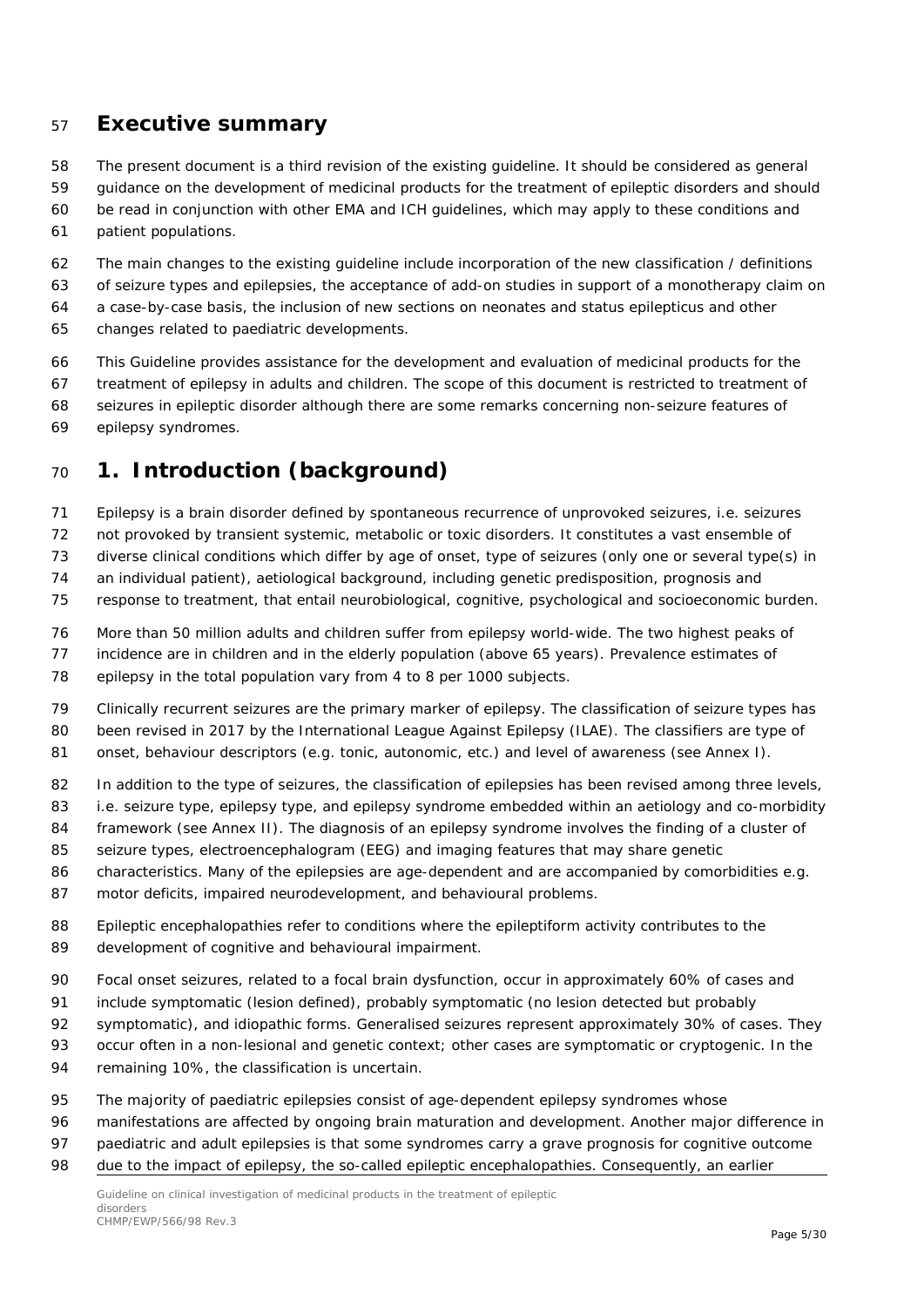- initiation of the appropriate treatment may yield a better prognosis. Focal non-idiopathic epilepsies in
- childhood may also have an important impact on cognitive development if not treated early and
- appropriately. Some age-dependent epilepsy syndromes do not persist into adulthood (e.g. West
- syndrome or "Benign" epilepsy with centrotemporal spikes).
- Status epilepticus is a condition resulting from the failure of the mechanisms responsible for seizure
- termination or from the initiation of mechanisms, which lead to abnormally, prolonged seizures.
- Persisting neuronal damage may occur with variable outcome. Severe status epilepticus has a high
- mortality rate. A new diagnostic classification system of status epilepticus has been proposed by the
- ILAE with four axes i.e. semiology, aetiology, electroencephalography seizures, correlated or not with
- 108 clinical seizures, and age.
- Antiepileptic drugs (AEDs) are the main treatment option of seizures. Approximately 60% of newly
- diagnosed patients become seizure-free on a single AED (monotherapy). An additional 10%-20%
- achieve freedom of seizure with polytherapy. It follows that about 30% of patients are not
- satisfactorily controlled. In addition many patients suffer from significant treatment related adverse
- reactions.
- New AEDs have been developed in the last two decades with the aim of improving the benefit/ risk
- balance of existing AED therapy. The evaluation of a new AED is traditionally performed as adjunctive
- therapy in patients already receiving at least one concomitant AED. Typically, in these studies 20 to
- 40% of patients with focal epilepsy obtain a 50% or greater reduction in the frequency of seizures,
- compared to 2 to 25% of patients given placebo. However, few patients become seizure-free, which is
- the ultimate goal of treatment. Differences exist in the efficacy and tolerability profiles of AEDs
- depending on seizure type and epilepsy syndrome. A given compound may for instance improve one
- type of seizure type but worsen another.
- The AEDs may have different spectra of efficacy:
- In terms of seizure types, most AEDs are effective against focal seizures and focal to bilateral 124 tonic-clonic seizures. Certain AEDs show a broader spectrum of efficacy, including focal and many generalised seizure types. For others, efficacy is limited to one or two seizure types, for instance absence seizures only.
- 127 In terms of epilepsy syndromes, it is important to know on the one hand which (and how) seizure 128 types associated with a given syndrome are affected by a specific medication. On the other hand, a given seizure type may not show the same responsiveness in the various syndromes, particularly in certain age-dependent conditions. Moreover, some AEDs may exacerbate some seizure types while being efficacious in coexisting seizure types.
- The knowledge of a new medicine's spectrum of effectiveness is important when considering trials in newly diagnosed patients, even though the precise syndrome and seizure types may not have been defined at the time of treatment initiation.
- Of note for most anti-epileptic agents the knowledge of their spectrum of effectiveness is limited considering that most clinical studies were performed in patients with focal seizures with or without
- secondary generalisation. Other seizure types have rarely been investigated in randomised controlled
- trials. Moreover, inclusion of patients in trials has usually been based on seizure type and not on
- epilepsy syndrome although the latter has prognostic value, in particular for paediatric patients.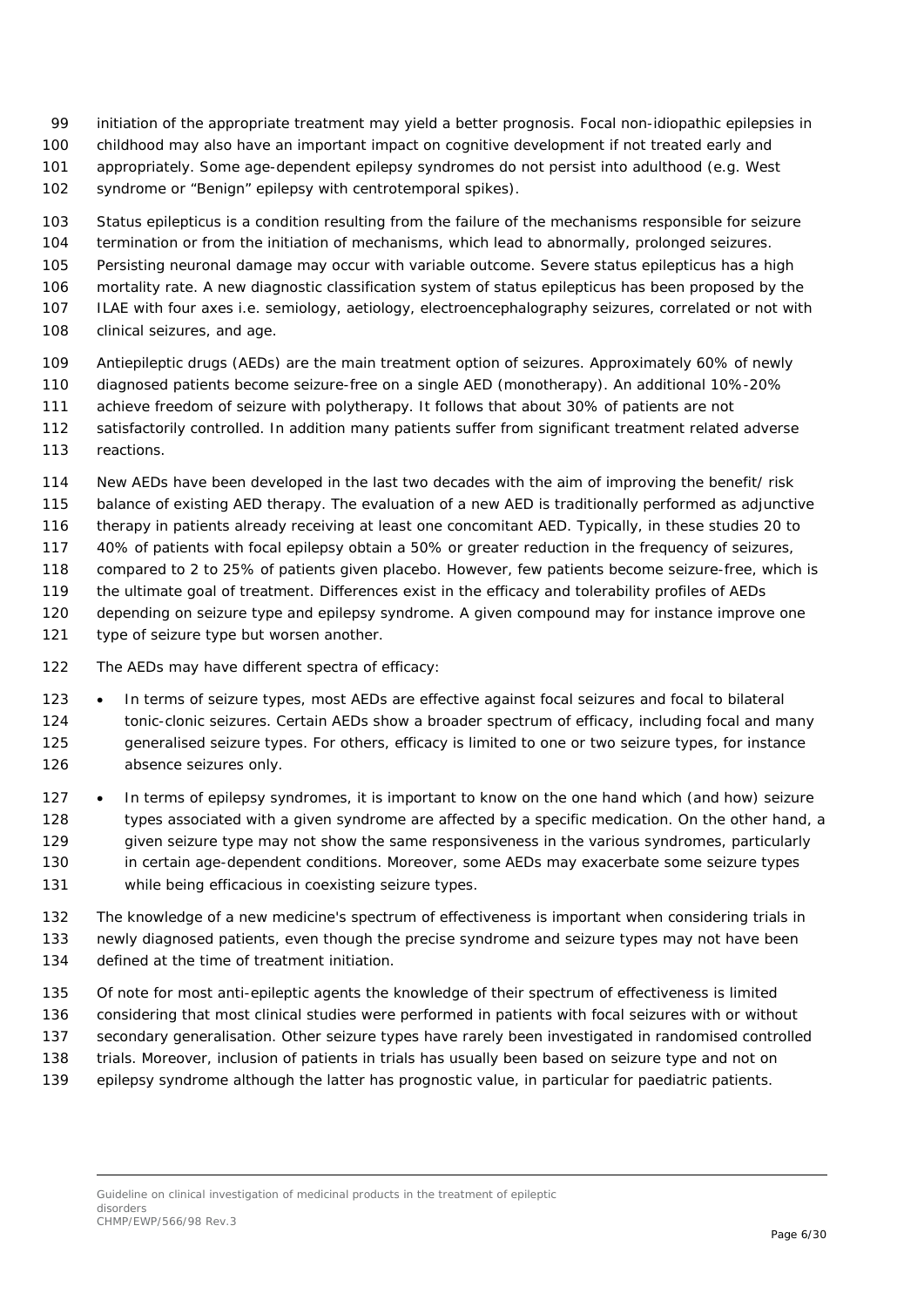### <span id="page-6-0"></span>**2. Scope**

This Guideline provides assistance for the development and evaluation of medicinal products for the

142 treatment of epilepsy in adults and children. The scope of this document is restricted to treatment of

seizures in epileptic disorder although there are some remarks concerning non-seizure features of

epilepsy syndromes.

## <span id="page-6-1"></span>**3. Legal basis and relevant guidelines**

 This Guideline has to be read in conjunction with the introduction and general principles (4) and Part I and II of the Annex I to Directive 2001/83/EC as amended. Applicants should also refer to other 148 relevant adopted European and ICH guidelines especially those on:

- 149 ICH E7 CPMP/ICH/378/05 Studies in support of special populations.
- ICH E1 CPMP/ICH/375/95 The extent of population exposure to assess clinical safety for products intended for long-term treatment in non-life-threatening conditions.
- ICH-E8 CPMP/ICH/291/95 General considerations for clinical trials.
- ICH-E9 CPMP/ICH/363/96 Statistical principles for clinical trials.
- ICH E11CPMP/ICH/2711/99 and addendum 07/2017 (R1) Clinical Investigation of Medicinal Products in the Paediatric Population
- 156 EC/87/013 Pharmacokinetic studies in man.
- 157 EMA/CHMP/EWP/147013/2004 Guideline on the role of pharmacokinetics in the development of medicinal products in the paediatric population
- EC 2008 "Ethical considerations for clinical trials on medicinal products conducted with the **paediatric population**"
- EMA/CHMP/458101/2016 Guideline on the qualification and reporting of physiologically based pharmacokinetic (PBPK) modelling 5 and simulation
- EC/90/022 Clinical testing of prolonged action forms, with special reference to Extended Release Forms
- CPMP/ICH/378/95 Note for guidance on dose response information to support drug authorisation
- 167 EMA/CHMP/QWP/805880/2012 Rev. 2.Guideline on pharmaceutical development of medicines for paediatric use
- CPMP/EWP/462/95 Clinical investigation of medicinal products in children.
- 170 CPMP/EWP/83561/2005 Guideline on clinical trials in small populations.
- 171 CPMP/EWP/560/95 Note for guidance on the investigation of interactions.
- CPMP/ICH/379/95 ICH Topic E 7 Studies in Support of Special Populations: Geriatrics
- CPMP/EWP/2330/99 Points to consider on application with 1. meta-analysis; 2. one pivotal study
- EMA/CHMP/158268/2017 Guideline on clinical development of fixed combination medicinal products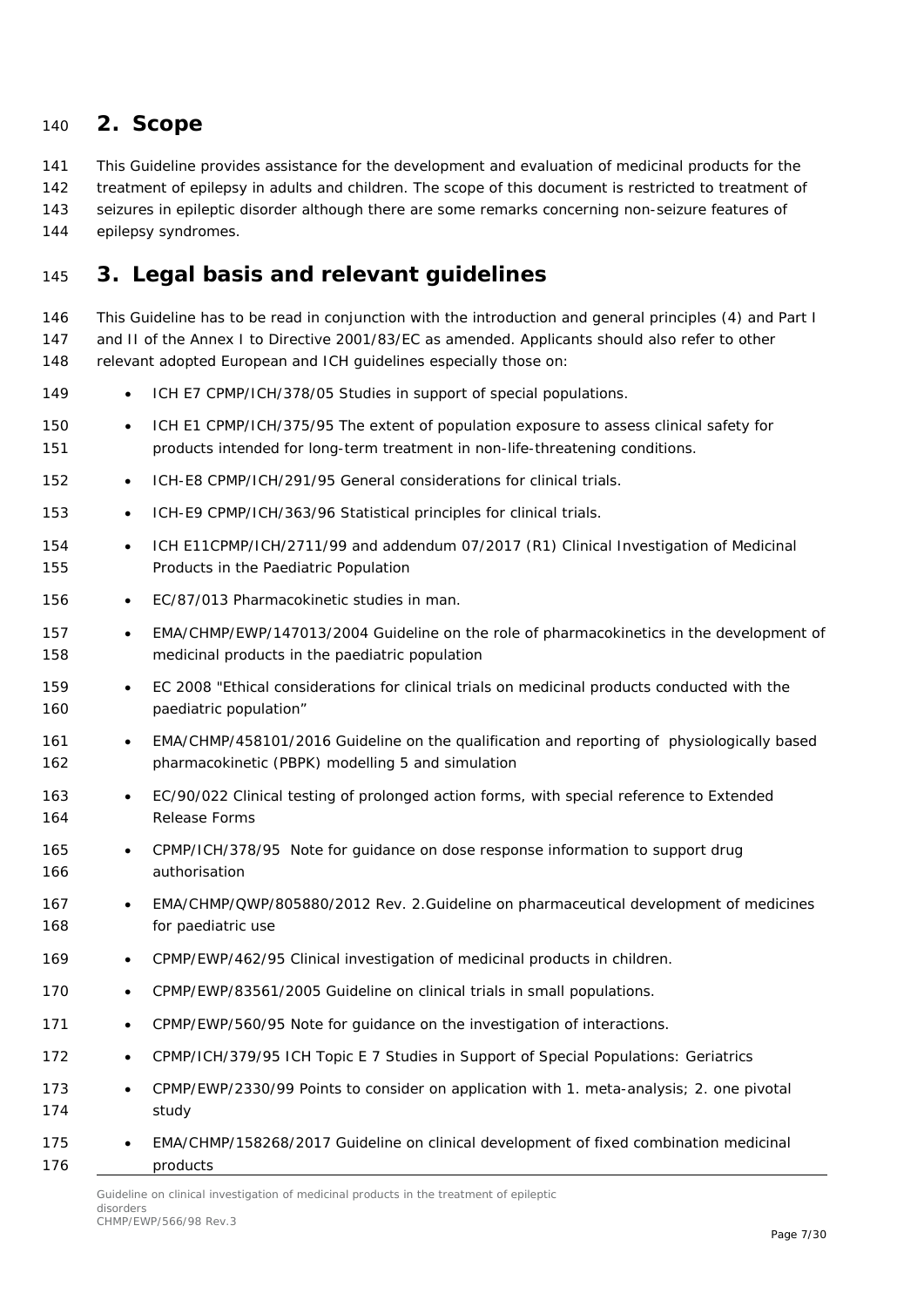• EMA/199678/2016 Reflection paper on the use of extrapolation in the development of medicines for paediatrics

### <span id="page-7-0"></span>**4. Patient selection**

#### <span id="page-7-1"></span>*4.1. Study population and selection of patients*

 Patients included in the clinical trials should be classified according to the International Classification of Seizures and International Classification of Epilepsies and Epilepsy syndromes.

 The seizure type, epilepsy type, epilepsy syndrome and aetiology of the subjects included in the studies should be clear. This should allow an evaluation of (lack of) differential effect of the new medicine by the seizure type, epilepsy type, epilepsy syndrome and aetiology. Moreover, the seizure types studied must be clearly recognised by the subject who records the seizures (patient, relatives, and investigator). Training programmes for a reliable seizure recording are recommended.

#### <span id="page-7-2"></span>*4.2. Selection of the seizure type and epilepsy syndrome*

 Usually, focal seizures in adults is the first seizure type that is evaluated in clinical development plans, since they are the most frequent and a substantial percentage (approximately 30%) of them are not well controlled or treatment resistant. Efficacy needs to be evaluated for focal seizures and focal to

- bilateral tonic-clonic seizures separately.
- It is however highly desirable to explore efficacy in other epilepsy syndromes/seizure types. Non-
- clinical data, particularly the mode(s) of action and the results on experimental models, may be
- helpful to build hypotheses on the agent's potential in clinical situations although available animal
- models do not cover the whole range of seizure types/epilepsy syndromes observed in humans.

 Efficacy in seizure types or epilepsy syndromes should be explored separately (e.g. idiopathic generalised epilepsies, refractory focal epilepsy, West syndrome, Dravet syndrome, Lennox-Gastaut syndrome, myoclonic-astatic epilepsy). Evaluation requires analysis of the efficacy of an agent on the different seizure types present in the given condition (e.g. spasms, generalised tonic-clonic, absences, myoclonic, tonic or atonic seizures).

- Inclusion of subjects can be seizure type based within a given syndrome (e.g. primary generalised
- tonic-clonic seizure in Juvenile Myoclonic Epilepsy) or seizure type based across different syndromes
- (e.g. generalised-onset tonic-clonic seizure in Idiopathic Generalised Epilepsy and Lennox Gastaut syndrome) or it can be syndrome based. In the seizure type based approach the syndromes should be
- carefully characterised for further evaluation (see 4.4. statistical analysis).
- Global antiepileptic efficacy of an agent in an epilepsy syndrome can only be claimed when efficacy has been shown for all seizure types of the syndrome or at least for the most severe and disabling seizure
- types of the syndrome without any aggravation of the other seizure types. The impact upon the other
- clinical features of the syndrome, EEG pattern or cognitive outcome for example may also be
- addressed and will need to be addressed when claims are intended. Where an effect on the
- encephalopathic process itself in epileptic encephalopathies is claimed, efficacy should be shown for
- neurodevelopment, cognition, socialisation, EEG and not only on seizures.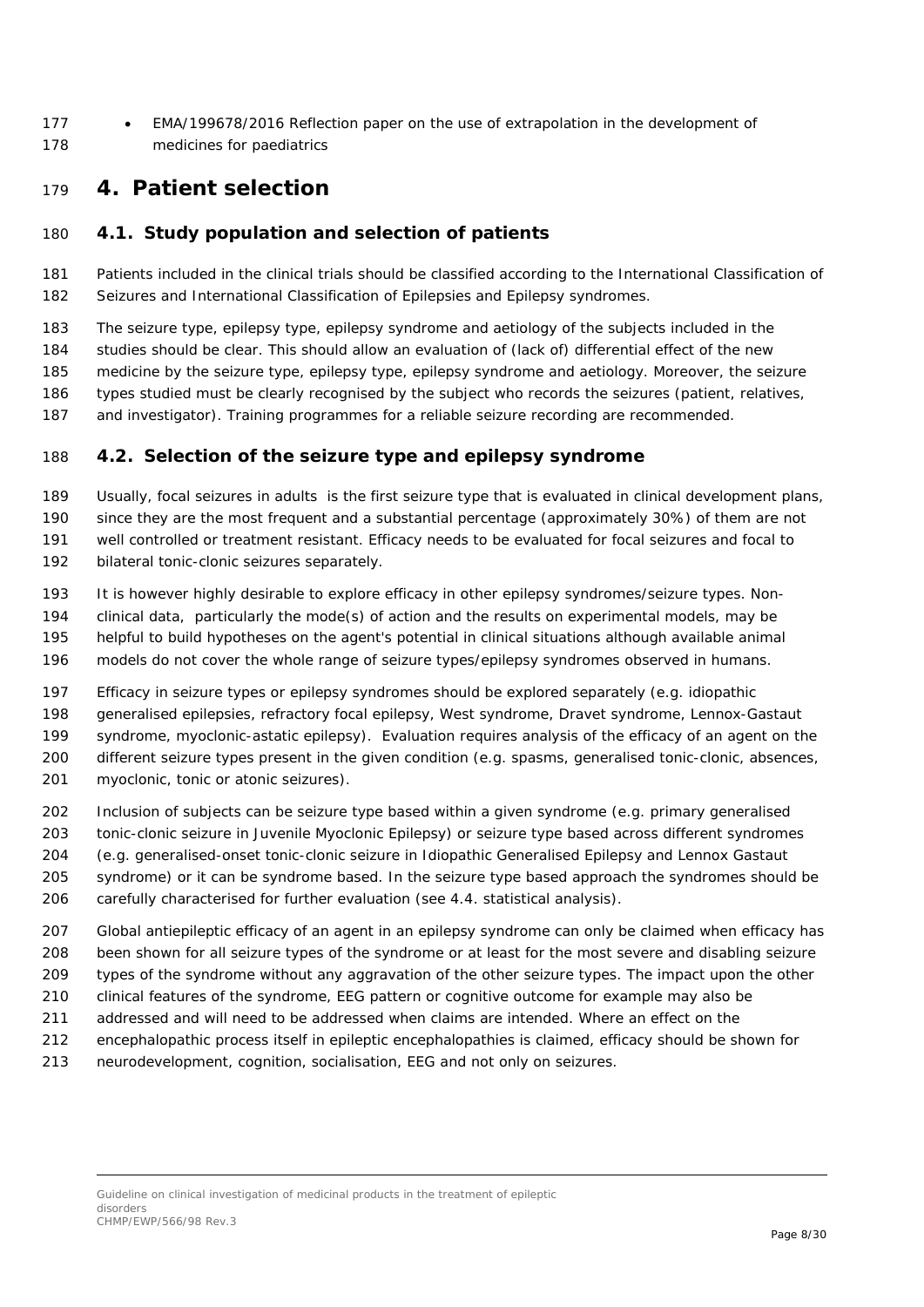### <span id="page-8-0"></span>**5. Assessment of efficacy**

#### <span id="page-8-1"></span>*5.1. Efficacy criteria/treatment goals*

The assessment of efficacy should be based primarily upon seizure frequency / occurrence**.**

#### <span id="page-8-2"></span>**5.1.1. Add-on trials**

 In add-on trials, the period over which seizure frequency is measured should be pre-defined (e.g. the number o*f* seizures per 4 weeks). Two important variables should be specified in the protocol. The primary endpoint should be responders/non-responders, where responders are patients who obtained 221 at least a certain pre-defined percentage reduction of seizure frequency (e.g. a 50% reduction is commonly used). The other variable should be some parameterisation using the actual change in seizure frequency.

 The proportion of seizure-free patients is a very important variable. The cumulative change from baseline in seizure frequency should also be presented.

 A time to event approach (e.g. time to pre-randomisation monthly seizure count) may be considered. 227 An advantage of this design would be that the duration of the study is reduced. However, the underlying assumption that the seizure risk within a patient is constant over time, i.e. no clustering occurs, will need to be justified. In addition, the methods used to handling missing data would need to 230 be very carefully considered. Further, reducing the time in the study or allowing change of treatment 231 after an event makes an assessment of maintenance of effect, tolerability to treatment and safety more difficult as the exposure will not be equal across different treatment groups. Therefore, CHMP scientific advice is recommended, if a time to event approach is planned. Moreover such study design is not recommended as the sole study design in the clinical development plan as in addition, potential exacerbation of seizures (e.g. by 25 % or more) and the appearance of new seizure types should be assessed.

 In paediatric studies the endpoints are in principle the same as for adults although other responder definitions are acceptable where justified (e.g. days without myoclonic seizures in IGEs, absence of spasms and hypsarrhythmia in the West syndrome). These and the secondary variables should allow full investigation of the distribution of change in seizure frequency after treatment. In neonates a reduction in seizure burden may by based on the assessment of video/electroencephalographic neonatal seizures (ENS) (See section 8.2.2). In younger children, from 1 month to less than 4 years, EEG or video/EEG may complete and evidence the clinical manifestation of seizures, in particular subtle clinical seizures can be confirmed when correlated with EEG.

#### <span id="page-8-3"></span>**5.1.2. Monotherapy trials**

 In monotherapy trials (adults and children):In newly or recently diagnosed patients, the primary efficacy variable should be based on the probability of patients remaining seizure free for at least six months (excluding the dose titration period). The trial should have a minimum duration of one year in order to assess safety and maintenance of efficacy.In conversion to monotherapy studies treatment

- retention time may be an acceptable primary outcome variable.
- <span id="page-8-4"></span>**5.1.3. Add-on and monotherapy trials**
- Secondary efficacy variables applying to both add-on and monotherapy trials may concern: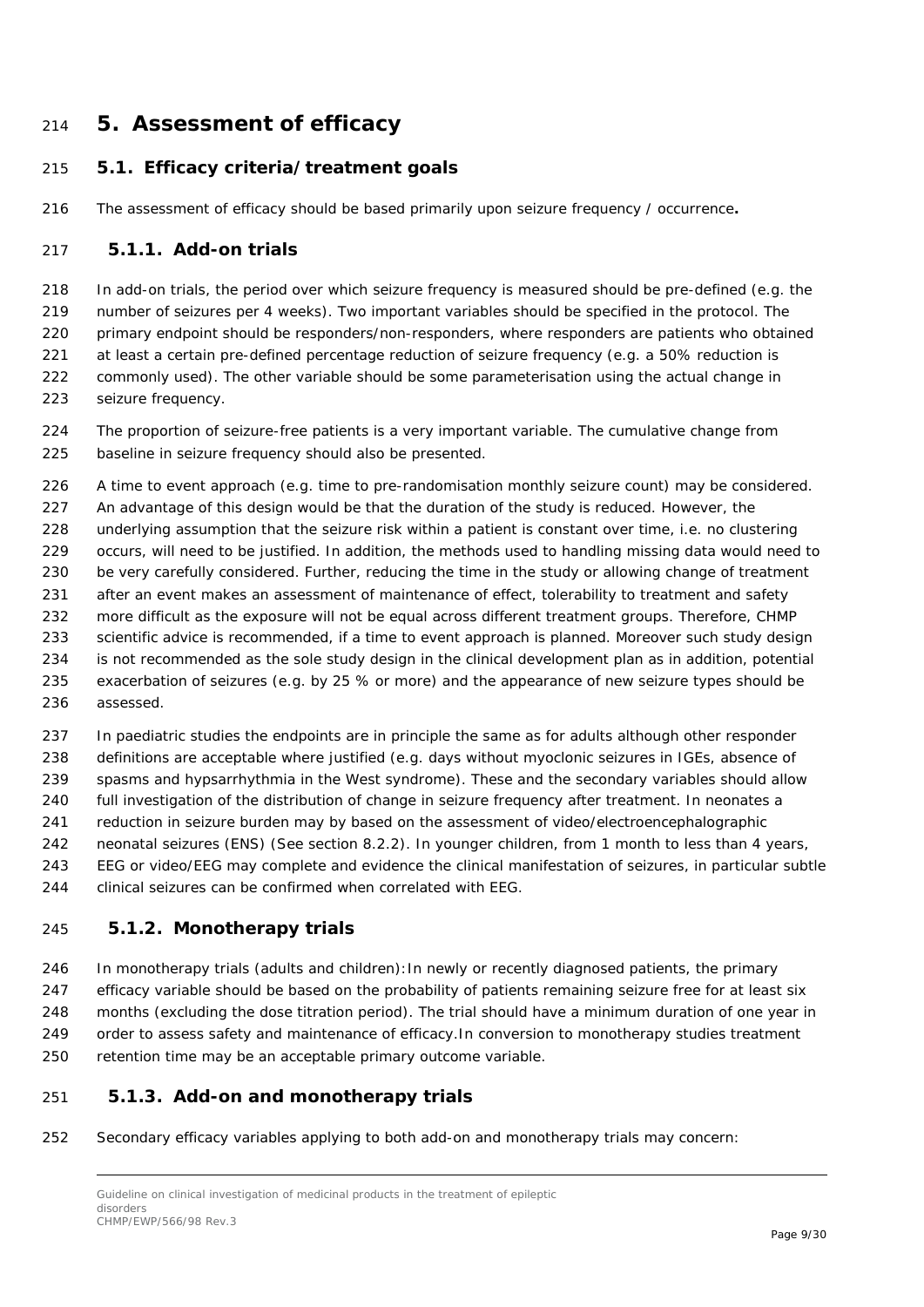- a) A treatment retention time, measuring the combination of failed efficacy and tolerability, enables to assess the global clinical effectiveness of the drug. The exit criteria defining failed efficacy (e.g.: 255  $n^{th}$  seizure) should be justified by the applicant.
- b) Seizure severity, including duration of seizure, warning symptoms or not, loss of consciousness, falls, injuries, post-ictal confusional state or neurological focal deficit, etc.
- c) Patient reported outcomes, scales measuring social and working capacity if validated.
- d) An additional secondary endpoint may be a composite rating scale wherein seizure frequency, seizure types and adverse events are weighted and expressed in one score.
- e) EEG pattern according to specific syndromes (i.e. Continuous Spike-Waves in Slow Sleep in children).

#### <span id="page-9-0"></span>*5.2. Methods to assess efficacy criteria*

 The counts of clinical seizures represent the main marker of the expression of epileptic diseases, and thus of the efficacy of treatments. Usually seizure counts are recorded by the patient and/or care-giver using diaries. In cases of very frequent seizures, (e.g. absences) or seizures difficult to quantify clinically it is recommended to develop more precise tools of quantification of the seizure frequency

such as quantitative EEG recordings or telemetry by video/EEG.

### <span id="page-9-1"></span>**6. Study design**

#### <span id="page-9-2"></span>*6.1. Non-clinical data*

 The neurobiological mode of action of the candidate antiepileptic drug may be important, since it may indicate in which seizure types and epilepsy syndromes the drug will be efficacious. It may be also predictive for the risk of certain adverse events. For instance some drugs have been specifically designed around a given mechanism: promoting GABA inhibition; others constitute the extension of a pre-existing family. Other candidates which are the result of systematic screening may need identification of their mode(s) of action. The study of the efficacy profile should be done in several experimental models, including models of generalised epilepsies with absences. It is important to know if the drug in development displays anti-seizure activity only or if it has an anti-epileptogenesis effect as well.

 In case of clinical development of antiepileptic drugs for all children, in particular for the age group below the age of 4 years, the potential neurotoxic effects of the agent in the developing rodent brain ought to be investigated.

#### <span id="page-9-3"></span>*6.2. Pharmacology studies*

#### <span id="page-9-4"></span>**6.2.1. Pharmacokinetics**

 The PK of the new medicinal product should be thoroughly described. Absorption, bio-availability, protein binding, and route(s) of elimination (including metabolites and enzymes involved) should be characterised. These investigations are often closely related to those concerned with interactions (see section 6.2.3 and 6.3.2). The dossier should contain sufficient data on the plasma concentration of the new product (and active metabolites) with respect to efficacy and safety. This is in order to establish the reference range of the new agent and to evaluate the clinical significance of minor changes in the plasma concentration of the agent or its active metabolites. Plasma concentrations should therefore be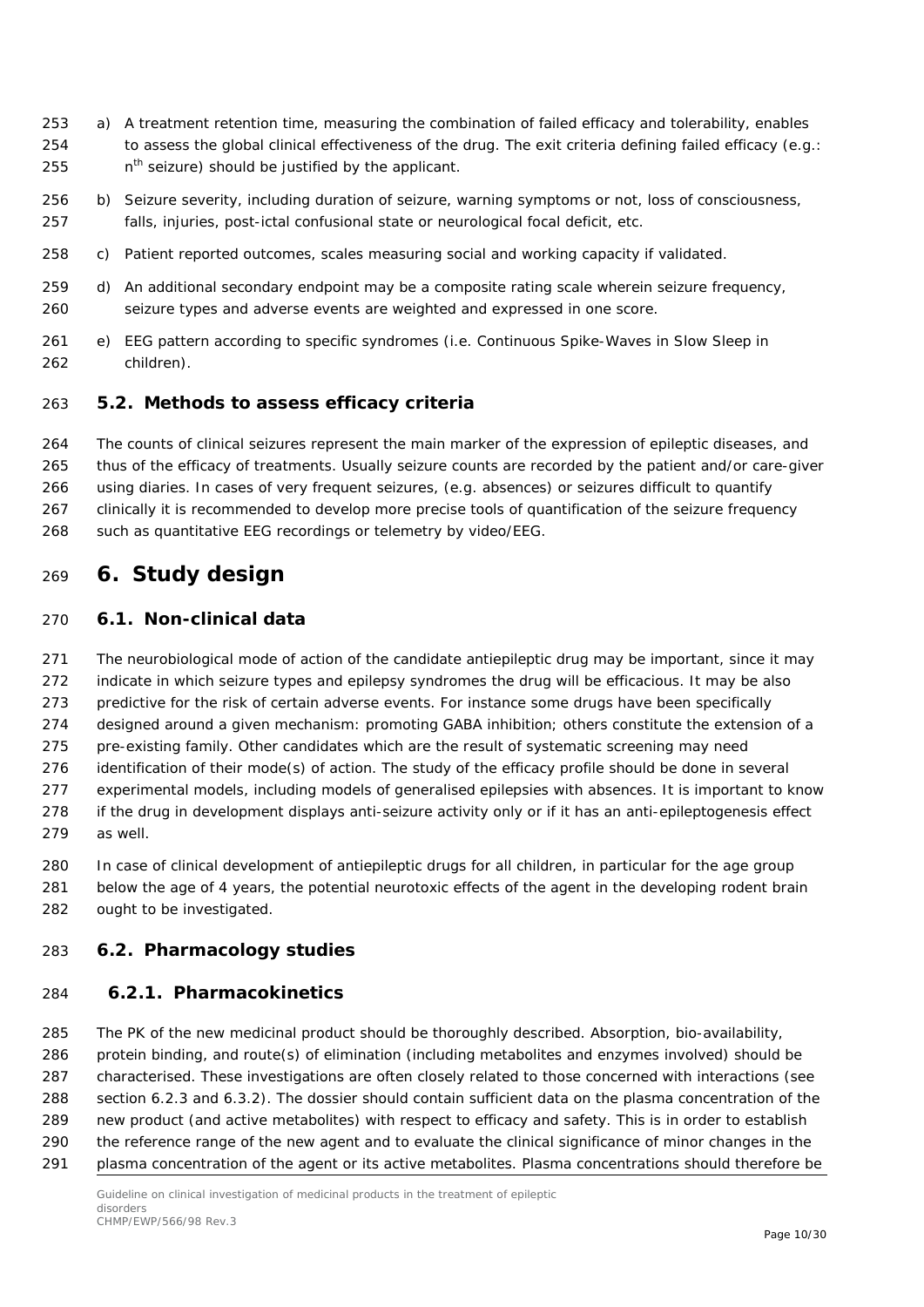- checked at the time of the assessments of efficacy as well as at the time of significant undesirable
- effects. These data may be helpful in developing a PK/PD model in support of the extrapolation of the study results.
- In children the study of the influence of age and maturation on the pharmacokinetics is of special importance. It is important to limit the invasiveness of this type of experiment (e.g. drawing small blood samples, population approaches with adult and children distinct cohorts, on sparse samples scavenge sampling approaches, minimising the number of samples and the number of patients recruited). The model(s) selected for assessing PK/PD in the paediatric population should be qualified and validated. Physiological based and/or pop PK/PD model(s) and simulation(s) could predict the initial dose and, updated, be useful to confirm the dose-regimen per defined age-subsets.

#### <span id="page-10-0"></span>**6.2.2. Pharmacodynamics**

- There is no specific human pharmacodynamic model for studying anti-epileptic products. Consequently, as far as efficacy is concerned, the evidence which can be provided from pharmacodynamic studies is unclear. The photo-paroxysmal response on EEG or the study of effects on interictal EEG epileptic discharges may be considered .
- The pharmacological effects on some parameters, such as cognition and/or memory and/or learning and/or sleep and/or psychological function and/or reaction time, should be studied in healthy volunteers as well as in the general patient population and especially in children and elderly. Studies should include a positive control arm. Neuropsychological tests known to be sensitive to sedative/CNS depressive effects should be applied.
- Specific claims, e.g. psychostimulatory effects must be substantiated in controlled clinical trials
- especially designed for such a purpose, using both appropriate clinical and laboratory measures and
- including a positive control.

#### <span id="page-10-1"></span>**6.2.3. Interactions**

- Pharmacokinetic in vitro and in vivo interaction studies should be performed in accordance with the
- guideline on interactions (CHMP guideline), with special focus to the interaction between the test
- product and any anti-epileptic product given simultaneously in clinical practice.
- The effect of the new anti-epileptic product on the pharmacokinetics of concomitant anti-epileptics to be used in the pivotal clinical studies should be known (and vice versa) before such studies start.
- Pharmacodynamic interactions expected to occur between the test product and any anti-epileptic
- product which is given simultaneously with the test product in clinical practice should be studied. See also section 6.3.2.
- Potential interactions with the contraceptive pill must be determined. Also the potential
- pharmacodynamic interactions with alcohol and CNS active products should be investigated.

#### <span id="page-10-2"></span>*6.3. Therapeutic studies*

#### <span id="page-10-3"></span>**6.3.1. Exploratory and dose finding studies**

- The purpose of this phase of the product development programme is to identify patients who may
- benefit from a new anti-epileptic product, to obtain initial information on safety and suitable
- therapeutic dose range and dosage regimen. These studies are also important for exploring the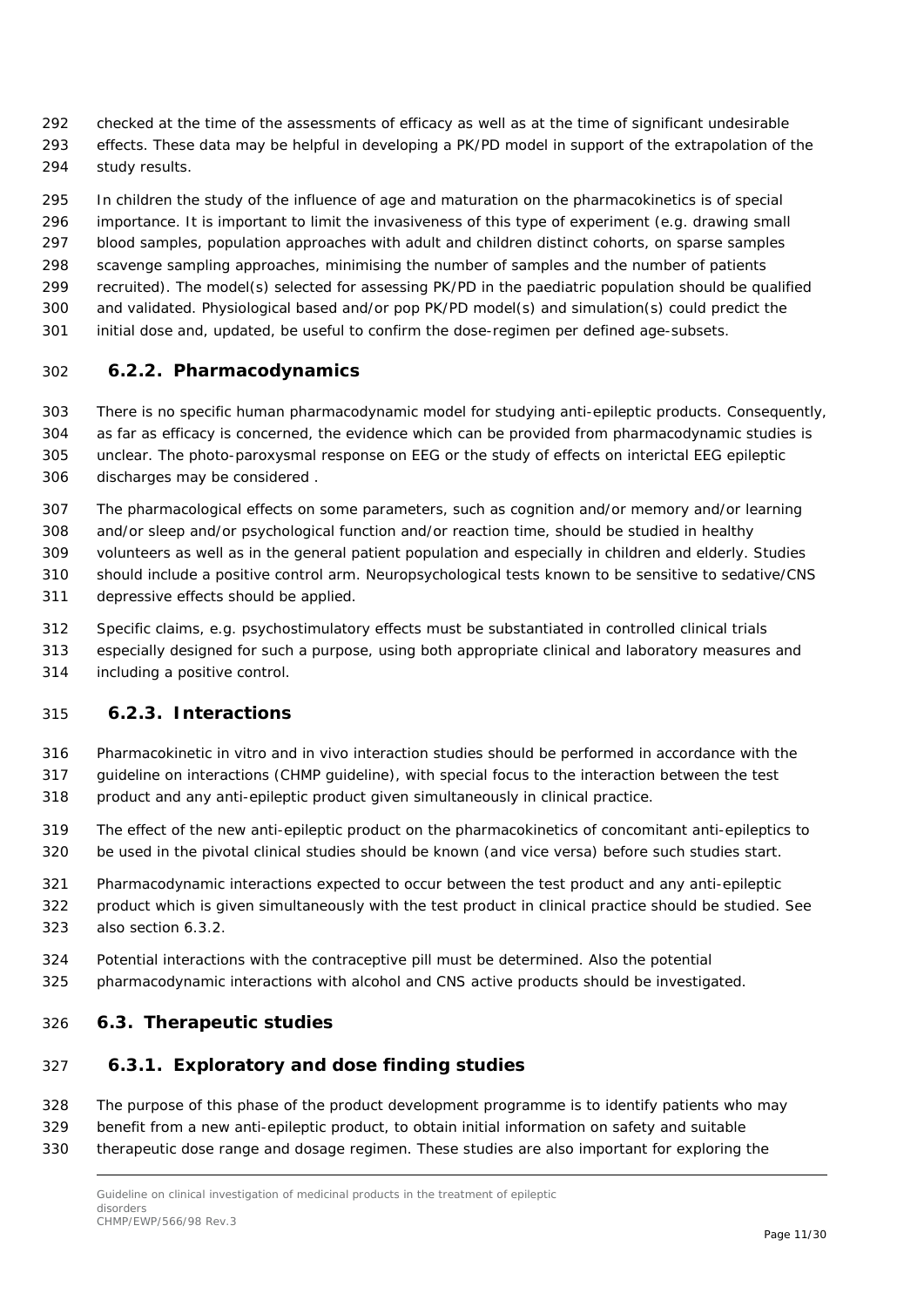- spectrum of efficacy of the test drug in a variety of seizure types and epilepsy syndromes. The designs
- of the exploratory studies should be sufficient to properly inform the decision of whether or not to
- proceed to confirmatory trials and, if so, the population and dose of experimental treatment to pursue.
- The exploratory nature of this phase in the clinical development plan allows a variety of designs.
- Examples are randomised placebo-controlled parallel or cross-over studies, enrichment designs,
- controlled studies in patients with refractory epilepsy subjected to a pre-surgical evaluation
- programme, and open add-on studies among others.
- In the exploratory studies a reduction in the frequency of seizures and/or the time to event approach
- may constitute the primary criteria of efficacy. Changes in seizure pattern should also be measured.
- Special attention should be given to quantifying an increase in seizure frequency and the appearance of new seizure types.
- Psychomotor performance should be recorded systematically in some studies, irrespective of whether or not it correlates with the anti-epileptic potential of the substance.
- For focal onset seizures, monotherapy in patients undergoing pre-surgical evaluation for refractory
- focal epilepsy may generate some short-term efficacy data which, however, are not relevant for longer term clinical use.
- The dossier should contain fixed dose-finding studies in order to justify the dosages used in
- confirmatory clinical trials and dose recommendation in the SmPC. The dossier should contain sufficient
- data on the plasma concentration of the new product (and active metabolites) and its relation to efficacy and safety.
- It is custom to titrate a new AED until an optimal effect is seen or until the maximal tolerated dose is
- reached or up to the maximal doses allowed. If the dosing schedule incorporates titration the additive value of increasing the dose for efficacy should be evaluated.

#### <span id="page-11-0"></span>**6.3.2. Confirmatory studies**

 As for trials in any disease area it is of critical importance to clearly specify the scientific question of interest that the trial seeks to address. The target of estimation, including specification of how to account for intercurrent events to reflect the scientific question of interest, will need to be pre-specified and well justified given the therapeutic situation and scientific objective under consideration. Intercurrent events of particular interest in this setting are discontinuation or modification of treatment received, including the use of other AEDs. It is recommended to include this topic in requests for Scientific Advice.

#### **Add-on studies**

- Traditionally, the initial evaluation process for a new AED involves the evaluation of its efficacy in reducing the frequency of seizures or seizure burden, in patients who continue to have seizures despite therapy with an adequate regimen of appropriate drug(s).
- Add-on studies however may not allow the full assessment of the anti-epileptic effect of a new
- compound. Interferences between the concomitant anti-epileptic products and the test product are
- common in add-on studies for various reasons [e.g. pharmacokinetic (PK) interactions,
- pharmacodynamic (PD) interactions and additive toxic effects]. Therefore it may be difficult to
- disentangle the relative contribution of these changes superimposed on the true drug effect. The
- interaction potential should be taken into account regarding both directions, concomitant treatment
- versus test drug and test drug versus concomitant, pre-existing AED treatment.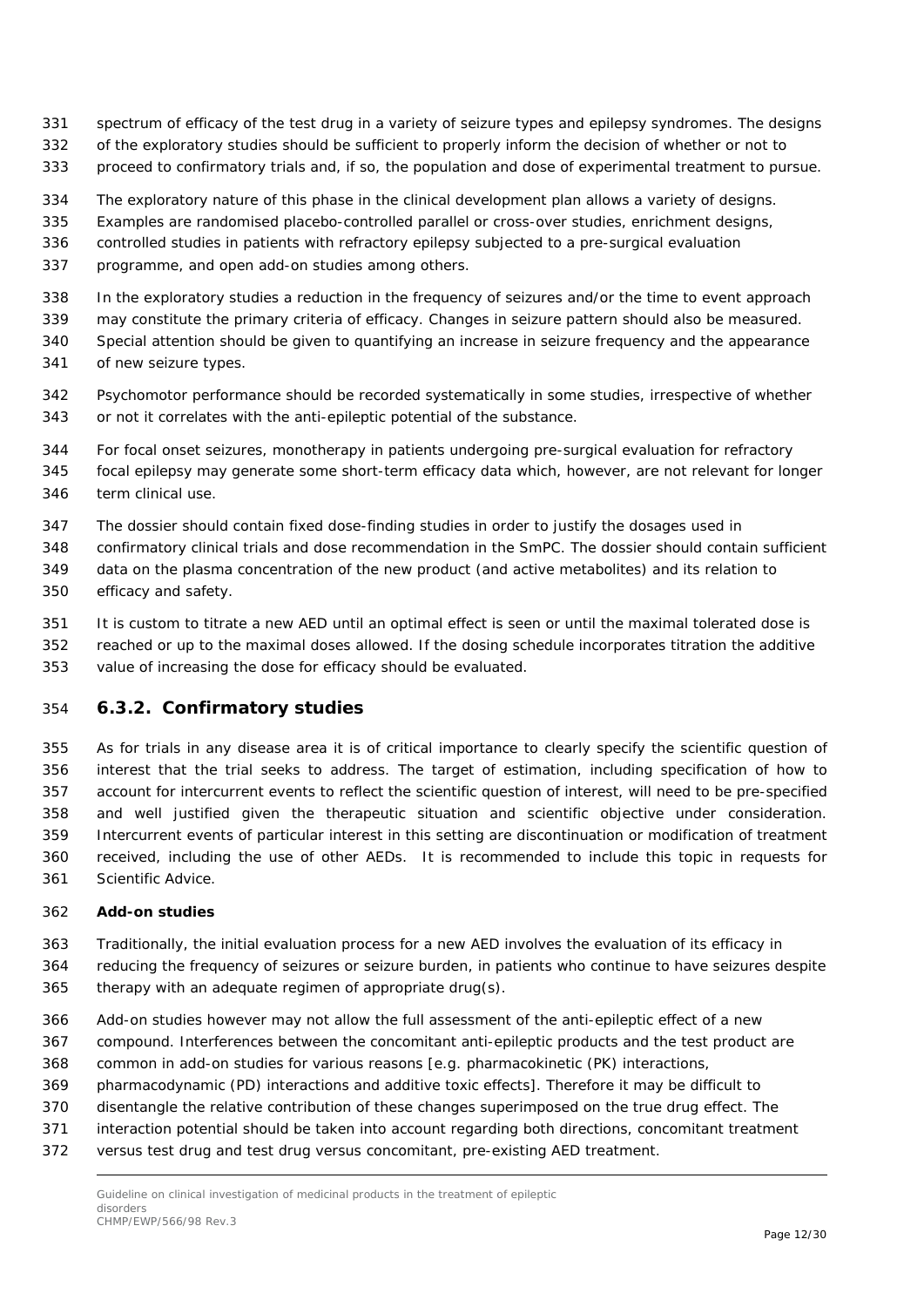- Therefore add-on trials should be conducted optimally in the presence of only one or two pre-existing
- AEDs, -with plasma levels being kept stable within appropriate limits. Plasma monitoring of
- concomitant AEDs and test agent is required to exclude interference of PK interaction with the
- treatment effect. If it turns out to be impossible to keep the concomitant medication constant during
- the maintenance period, for instance due to additive adverse events, the target of estimation and
- efficacy analysis plan should consider in advance how to deal with patients with and without dose
- modifications of their concomitant AED products. Add-on studies should be large enough to allow
- concluding that the effect is consistent regardless of background AED.
- Also for safety it is often difficult to determine whether an adverse event can be attributed to the test-
- product, to changes in plasma concentration of the concomitant anti-epileptic products/active
- metabolites, a pharmacodynamic effect or to an additive toxic effect.
- The pivotal add-on studies should have a randomised, double-blind, placebo-controlled parallel group study design.
- The studies should include a baseline period, a titration period (when applicable), and a maintenance period. All changes in dosage of the test product and concomitant anti-epileptic products should be
- documented in detail.
- Efficacy endpoints should be based on the changes in seizure frequency between the treatment
- maintenance phase and the baseline period excluding the titration period (see section 5.1). Efficacy
- first should be evaluated for all seizure types. Consistency of the effect per seizure type (focal,
- generalised, unknown onset) should be part of the secondary analyses. A meta-analysis of several
- add-on studies if predefined may be considered (see also section 5.3. Statistical analysis).
- In epilepsy syndromes where different seizure types may co-exist, emphasis may be on improvement
- of the most invalidating seizure types where it might be accepted that concomitant seizure types might
- not improve or even worsen. This will be subject of the benefit-risks assessment. A prerequisite is that
- it should be predefined and justified in the study protocol what would be acceptable.
- Given the add-on setting, the number of possible AEDs combinations is large. An evaluation of a
- (potential) different effect of the test drug depending on the background AEDs whether or not they are enzyme inducers - is expected for both efficacy and safety. The studies should be large enough to
- allow concluding that the effect is consistent regardless of background AED.
- *Baseline period*
- Baseline seizure frequency should be sufficiently high and duration of baseline should be sufficiently
- long to detect decreases as well as increases in seizure frequency in the treatment phase. The
- spontaneous fluctuations in the frequency of epileptic seizures must be taken into account; for
- instance, patients in whom baseline seizure frequency differs substantially from their usual seizure
- frequency should not be included.
- Concomitant anti-epileptic medication should be optimised and stable before the baseline is started. If a concomitant anti-epileptic product is stopped before the start of the trial, the washout period should
- be sufficient long to avoid PK/PD carry-over effects.
- *Titration period*
- In the titration period, when applicable, the dose of the test product may be increased up to the
- maximal tolerated doses or maximal predefined doses. The criteria of judgement of an optimal effect
- and intolerance should be carefully and unambiguously defined in the study protocol.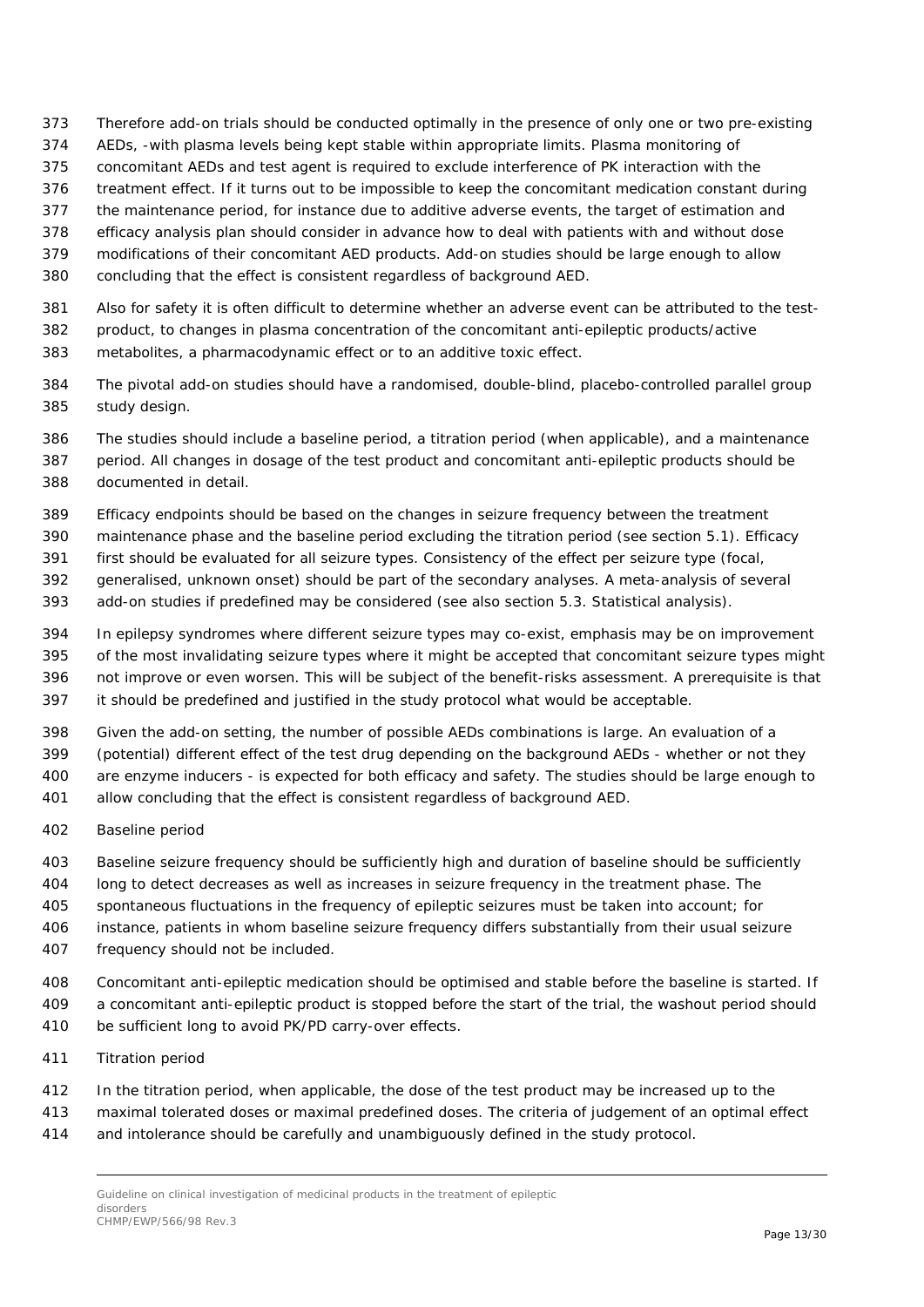- Dose adaptations of the concomitant anti-epileptic products may also be necessary due to interactions.
- 416 It should be pre-defined in the protocol and carefully documented preferably by monitoring plasma
- concentrations.
- At the end of the titration period, patients should be on a stable dose, either the individually
- determined optimal dose or the maximal pre-defined dose.
- It is recommended to study more than one dose arm in order to establish the lower end of the

421 clinically effective dose range as well as the optimal effective dose. In these studies, patients should be

- 422 titrated to their target dose which is subsequently maintained during the whole maintenance period
- (see section 6.3.1).
- In the add-on setting the determination of plasma concentrations is needed in order to verify whether
- 425 the effect / adverse events observed may be attributed to the test agent or may also be explained by changes in plasma concentrations of the concomitant anti-epileptic agents.
- *Maintenance period*
- In the maintenance period the test and concomitant products should be kept stable whenever possible.
- The maintenance period should last at least 12 weeks in order to establish that efficacy is not short lasting.
- Data concerning potential withdrawal and / or rebound effects should be generated. See section 7.
- *Long term Efficacy/Safety*
- Long-term data should be generated by continuation of add-on studies or by conducting open label
- extension studies in order to assess absence of tolerance on the long term
- alterations in the therapeutic effect over time and maintenance of safety. Treatment retention rate is
- recommended as a global indicator of clinical effectiveness. A one year study duration is considered the minimum.

#### **Conversion to monotherapy**

- Some add-on studies may be designed to generate data on conversion to monotherapy in patients with
- multiple-drug treatment in an open label extension phase. In conversion to monotherapy trials, in
- which it is expected that patients who fail study treatment will switch to an alternative regimen,
- treatment retention time may be a useful outcome variable. The availability of conversion to
- monotherapy data, as well the lack of these data, is informative for the prescriber as it facilitates the
- decision to attempt secondary monotherapy or not in an individual subject. Therefore, these data or
- the absence thereof will be incorporated in the SmPC.

#### **Monotherapy studies**

- Placebo controlled monotherapy trials in epilepsy are in general not feasible. However placebo
- controlled trials in subjects where it is not clear whether an AED should be started could be considered,
- especially when a benign safety and tolerability profile has been shown e.g. in the add-on setting.
- Monotherapy trials traditionally have been active controlled trials of one year duration in newly or
- recently diagnosed patients, with the primary efficacy variable being the proportion of patients
- remaining seizure free throughout the duration of the randomised trial period. In practice, seizure
- recurrence in these trials has been low, so that the majority of the patients remain seizure free for the
- duration of the trial. These trials therefore often lack or have limited assay sensitivity.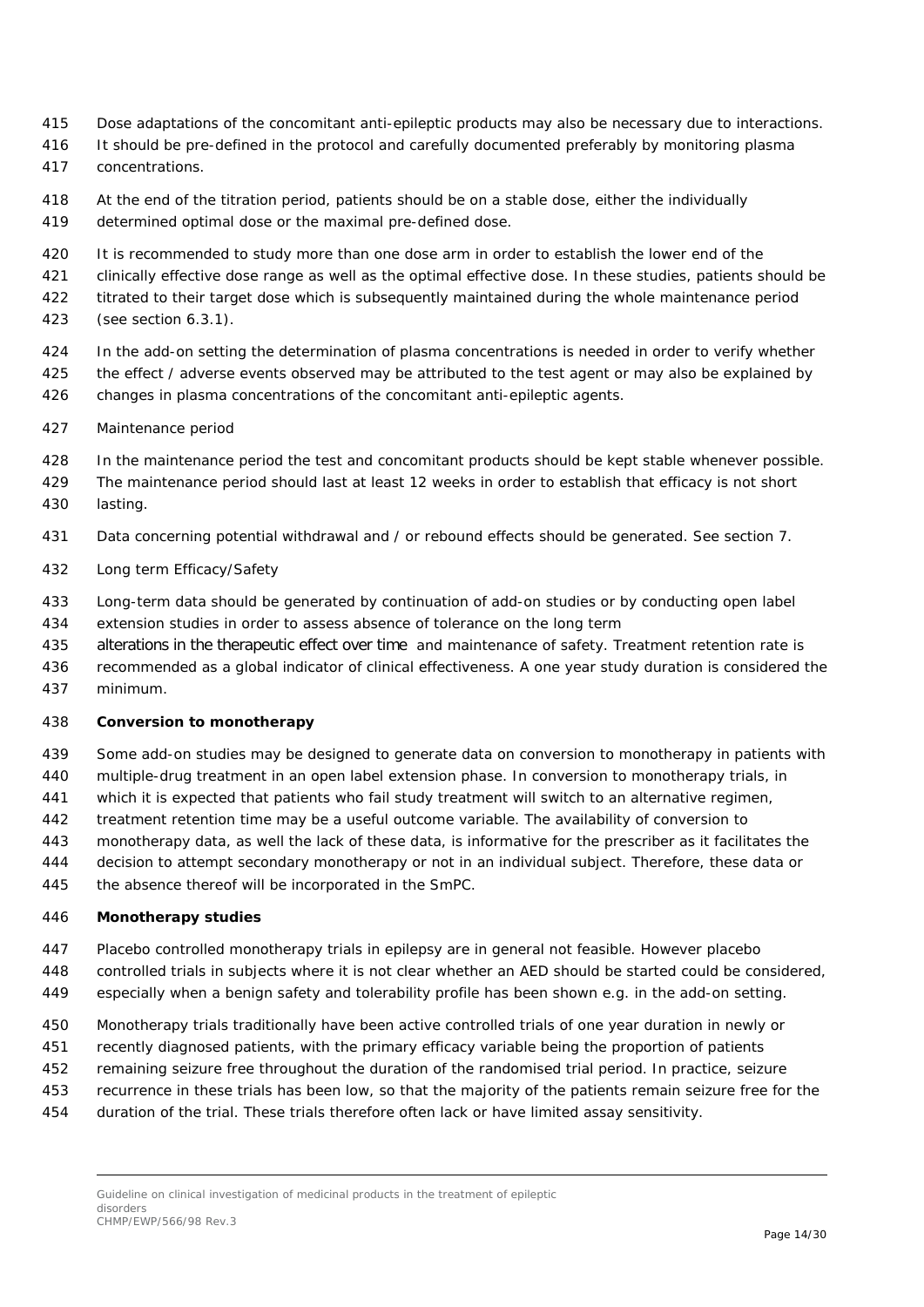- On a case by case basis, it may be justified that a monotherapy trial is not necessary to support a
- monotherapy indication. Factors to be taken into account would include, among others, known
- characteristics of the class of AED including documented mechanism of action, results of trials in the
- add-on setting such as magnitude of effect, known PK/PD relationship, type of seizures wherein a
- product is effective and/or consistency of efficacy of the new compound when added to different classes of other AEDs.
- Where the mechanism of action of a new AED may work by augmenting the efficacy/effectiveness of
- another AED and hence where the new AED might not have substantial efficacy on its own,
- monotherapy trials are likely to be required if a monotherapy indication is sought. This would not
- necessarily always be the case when the mechanism of action is novel but the evidence from available non-clinical and clinical data would need to be persuasive to support the claim that the new AED would
- be efficacious on its own. CHMP scientific advice is recommended in such situations.
- Where required, monotherapy trials should be randomised, double-blind, active controlled non-
- inferiority trials comparing the test treatment to an acknowledged and well justified standard AED at an optimised dose. Specific measures are necessary to ensure assay sensitivity i.e. including subjects
- with a high seizure frequency at baseline or extension of the duration of follow-up.
- However, it is problematic if the trial recruits patients who have a low likelihood of seizure recurrence
- as the trial is likely to lack assay sensitivity to detect clinically relevant differences in efficacy between
- treatments. Therefore patients should have characteristics that make them more likely than the
- general monotherapy population to have at least one seizure during the trial period. The following types of patients could be suitable:
- Newly or recently diagnosed patients with high baseline seizure frequency.
- Patients on monotherapy with insufficiently controlled seizures willing to convert to an alternative monotherapy in preference to adding a second AED.
- Patients with focal onset seizures without focal to bilateral tonic-clonic seizures who accept occasional seizures on monotherapy in preference to AED polypharmacy.
- Although the type of patients described above may not be entirely representative of patients receiving monotherapy extrapolation of efficacy to the more responsive forms is considered possible.
- The most appropriate trial objectives and efficacy measures will depend on the trial population. In newly or recently diagnosed patients previously untreated with an AED an appropriate primary efficacy endpoint would be the proportion of patients who experience a seizure during the randomised period of the trial. A non-inferiority margin should be justified a priori by the applicant.
- The duration of the trial should be sufficient to achieve a sufficient proportion of patients with events (seizures) for a sensitive analysis and may be different depending on the seizure type and epilepsy syndrome. Follow-up of individual patients should be at least one year from randomisation for safety reasons and in order to verify that the proportion of patients remaining seizure-free is not below the expected rates in this population.
- Plasma level monitoring may also be useful for correlating plasma concentrations to efficacy and the occurrence of adverse events and PK/PD modelling.

#### **Monotherapy-safety**

 The safety in the add-on setting is not representative for the safety profile of the same product used in the monotherapy setting. Therefore safety data under monotherapy should be generated e.g. open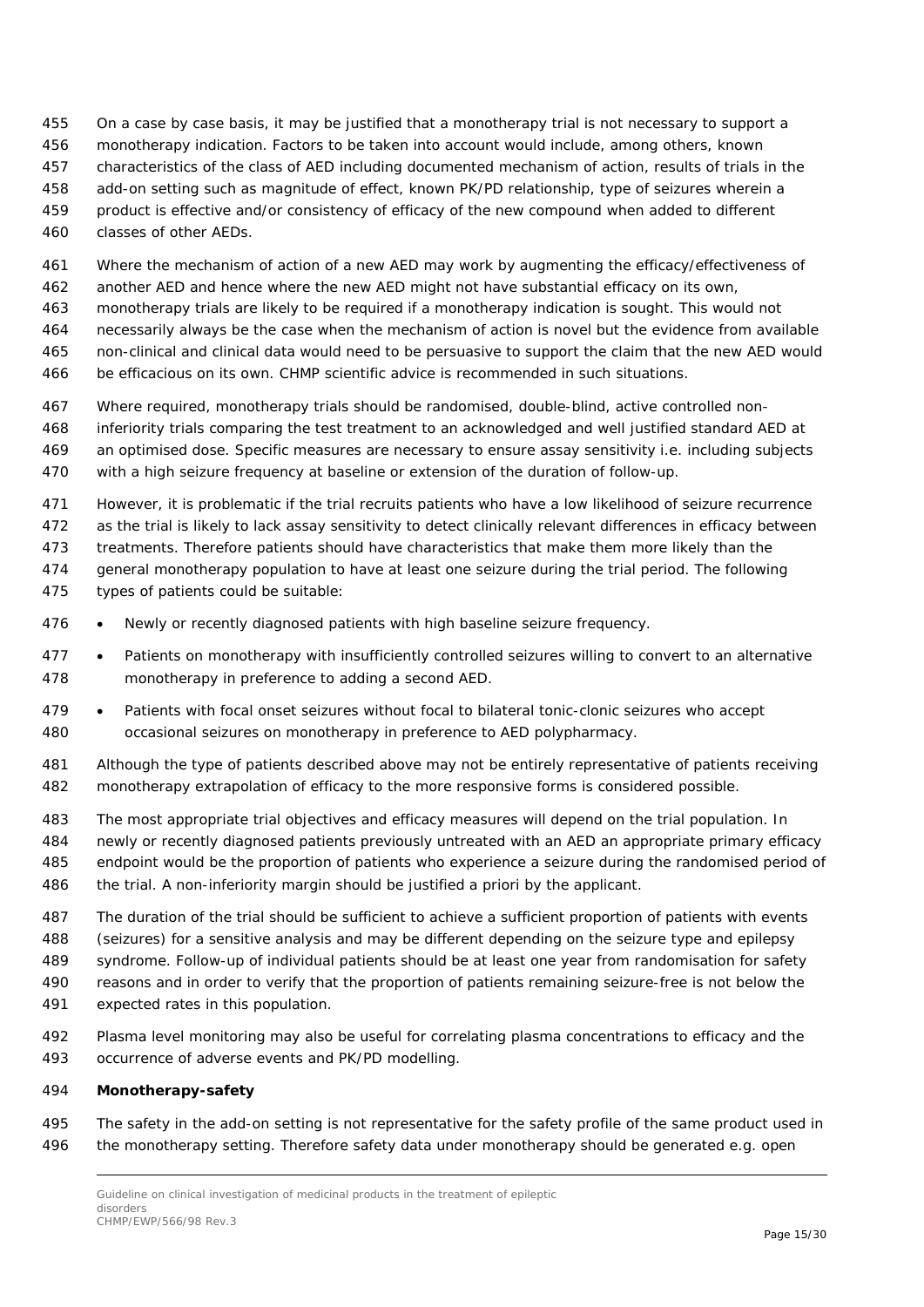label data of at least one year to collect additional safety information. In principle this may be done post-approval unless the safety profile observed in the add-on setting suggests that the benefit risk in the monotherapy setting may be different. Randomised comparative studies with retention rates as a global indicator of an overall favourable benefit-risk balance should be considered.

#### <span id="page-15-0"></span>**6.3.3. Statistical analyses**

 The analysis of efficacy will usually be based on all randomised patients analysed as randomised, i.e. the intent to treat (ITT) principle, and the period when patients are established on a fixed dose of either the study product or placebo/comparator i.e. the maintenance dose. Regardless of what happens to patients during the titration phase (e.g. discontinuing or otherwise modifying dose of randomised treatment, using other AEDs, or discontinuing from the trial) they should not be excluded from the analysis.

- As the distribution of seizure frequencies are usually heavily skewed, careful consideration should be
- given to the parameterisation of the seizure frequencies and the choice of the primary analysis.
- Sensitivity analyses should be pre-specified to assess the influence of the modelling assumptions on the results.
- The primary analysis of efficacy should be unadjusted except for factors used to stratify randomisation.
- Factors known to influence outcome such as aetiology, seizure type, baseline seizure frequency,
- seizure severity and epilepsy syndrome may be taken into account in supportive analyses. The use of
- concomitant anti-epileptic medicines should be summarised and the differential effect on efficacy of
- different AEDs used in combination with the investigational agent should be evaluated and discussed.
- For the evaluation of less frequent seizure types (e.g. focal to bilateral tonic-clonic seizures), efficacy in
- epilepsy syndromes, and differences in efficacy in seizures of different aetiology, individual studies are
- not expected to have adequate statistical power to establish a treatment effect. Efficacy in these
- seizures may be evaluated by a meta-analysis of individual studies. Such (meta) analysis is expected
- to be covered in a separate protocol and statistical analysis plan in advance, including a plan to
- investigate consistency of the effects observed across separate studies to establish the validity of the analysis.

#### <span id="page-15-1"></span>**6.3.4. Specific cases**

The development of anti-epileptic agents for indications in epilepsy syndromes other than focal

- epilepsy is encouraged. However, as trial experience is rare, in general no specific recommendation can be made. Some comments are made with respect to specific epilepsy syndromes in children,
- absences and status epilepticus.

#### **Epilepsy syndromes**

- In specific epilepsy syndromes in children duration of the different phases of the trial, specific end-
- points, and small population trial designs and analysis should be discussed according to the
- characteristics of a given syndrome.
- Compounds could be effective in age-dependent seizures/epilepsy syndromes but may be ineffective in
- seizure types occurring in adults. The minimal study duration should be discussed according to the specific characteristics of epilepsy syndromes as well as the outcome criteria.
- Because not all of these conditions are likely to benefit from a new medicinal product, identifying those that may be candidates is a key point. Exploratory strategies are recommended to identify one of these syndromes as candidate to one randomised controlled trial with a new compound. It is recommended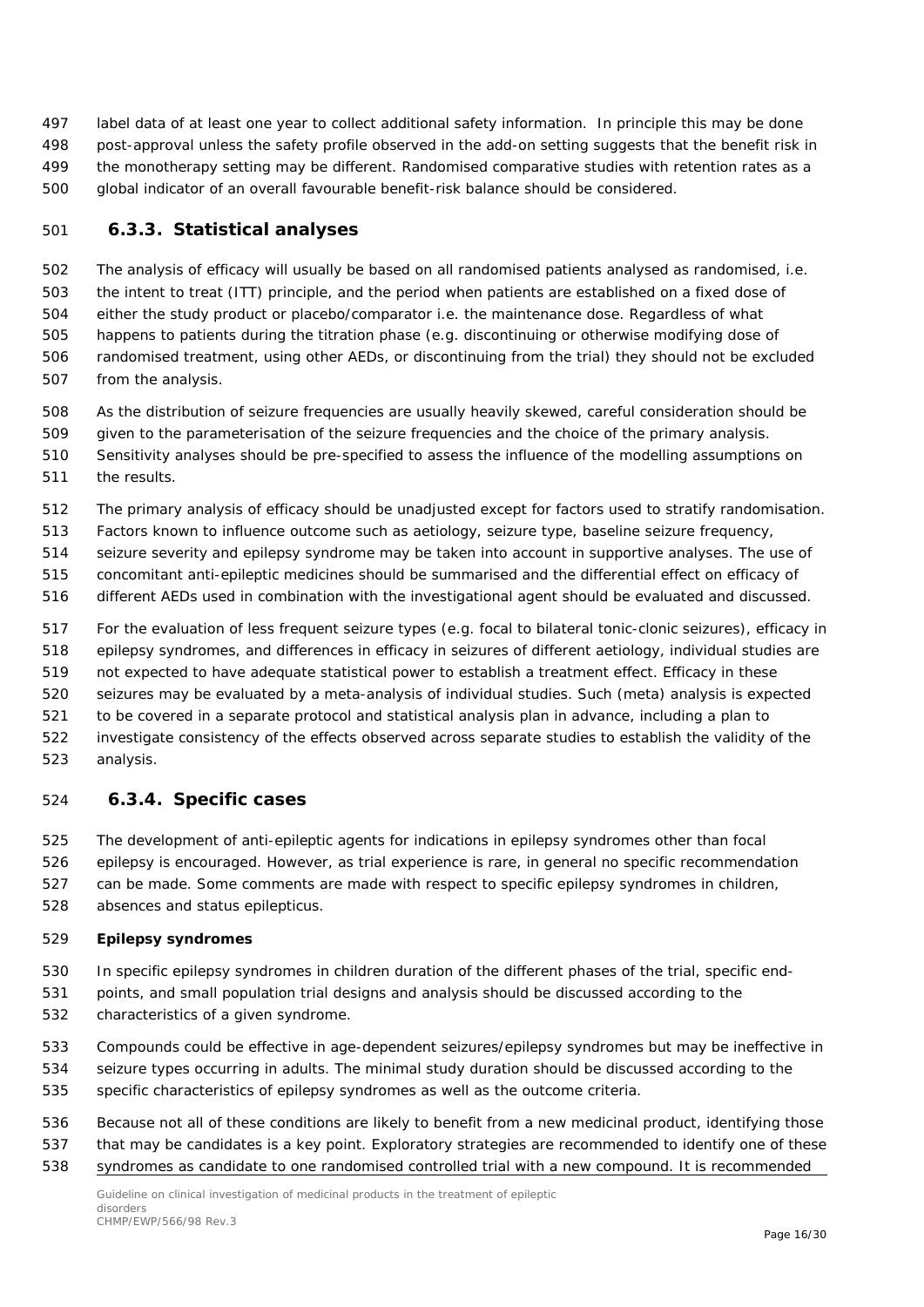- to enter patients in exploratory add-on studies as soon as the dose for children has been established.
- These studies would ideally be large pilot studies including all types of paediatric epilepsy syndromes
- (whether common with adults or not), stratified by syndromes and/or age bands, they would permit to
- obtain initial information on population pharmacokinetics, and preliminary data on safety and efficacy.
- Results from such a trial should be interpreted with caution considering that multiple syndromes are being studied and hence that efficacy in any given syndrome may show particular promise by chance
- alone and has therefore to be confirmed by one or more randomised controlled trial for each indication
- pursued.
- On a case-by-case basis a more focused, tailored approach may be an option if based on the
- understanding of the mechanism of action as well as the available non-clinical and (adult) clinical data
- certain epilepsies/syndromes can be identified as promising target indications. Such approach should however not jeopardise the identification of a possible benefit in other epilepsies/syndromes for which
- no or insufficient data exists.
- For absence seizures short term randomised placebo controlled withdrawal trials with EEG monitoring endpoints may be considered as proof of concept studies. It should be supplemented by long term randomised efficacy studies monitoring clinical and EEG freedom from absences. This preferably should be a randomised placebo control parallel group study with escape criteria. It might be complemented by a randomised withdrawal phase to establish benefits of continued treatment or a separate randomised withdrawal study. In the long term open label safety studies maintenance of effect may be
- verified over time with repeat EEG monitoring.
- Of note, if a product is exclusively developed for a specific condition more safety data need to be generated as compared to development plans where safety data in patients with different epileptic disorders or other conditions already exist.

#### **Status epilepticus**

- Status epilepticus is an acute medical and neurological emergency that is potentially life-threatening and requires prompt diagnosis and treatment. Status epilepticus may be defined as a transient condition resulting either from the failure of the mechanisms responsible for seizure termination or from the initiation of mechanisms, which lead to abnormally, prolonged seizures. Two time points are of relevance, i.e. the time point when treatment should be considered started and the time point when the status should be controlled in order to prevent structural damage. This differs per type of status epilepticus (e.g. tonic clonic status epilepticus, absence status epilepticus). Trials in status epilepticus should have clear criteria for rescue treatment, including specifying time points by which treatment should be initiated depending on the seizure type.
- Three situations should be considered: treatment of the acute status epilepticus, prevention of recurrence of status epilepticus and (super) refractory status epilepticus. For each condition both the trial design and study endpoints are different.
- *Treatment of the acute status epilepticus*
- Trials of new medicinal products intended for the treatment of acute status epilepticus should normally be performed first in the controlled setting. Depending on the nature of the new product and the available clinical and/or non-clinical data, new medicinal products intended for the treatment of acute status epilepticus may be tested either as first line treatment (in early status epilepticus) or as second line treatment after standard treatment with a benzodiazepine has failed (in established status epilepticus). Stratification by prognostic factors is (e.g. aetiology) is recommended. Trials should be designed to show non-inferiority or superiority to an appropriate active comparator. For first line status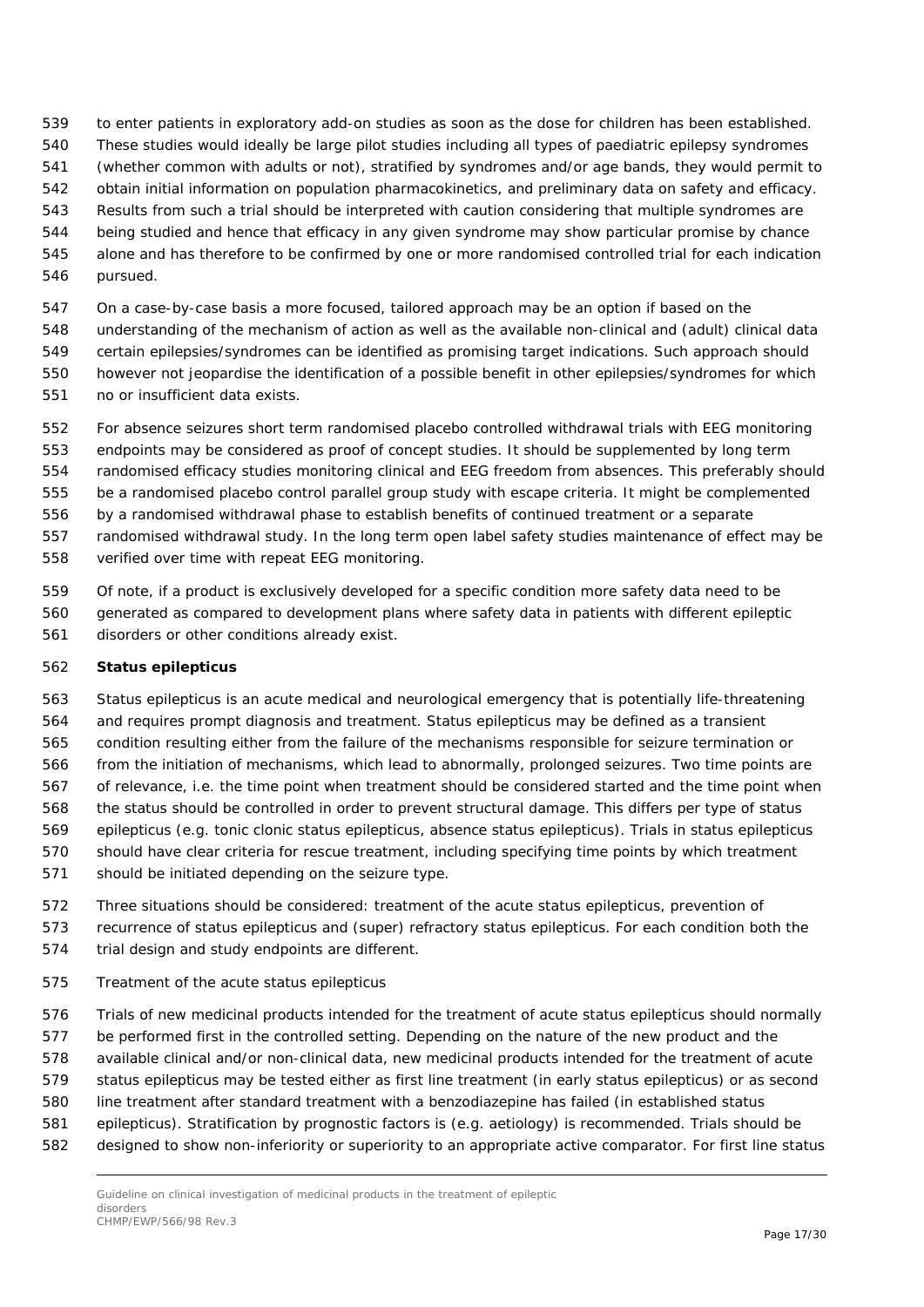- epilepticus treatment this would be an approved benzodiazepine. For trials in second line treatment,
- appropriate comparators could be intravenous (fos)phenytoin or phenobarbital. Persistent seizure
- cessation should be the primary endpoint.
- For a medicinal product intended to be used by non-medically trained caregivers in an out of hospital
- setting, it is necessary to justify that the new product is suitable for administration by caregivers. The
- sample size should be sufficient to conclude that both the efficacy and safety (especially in relation to
- cardiorespiratory depression) of the new product can be expected to be non-inferior to products that
- are approved for this indication (e.g. buccal midazolam).
- *Prevention of recurrence of status epilepticus*
- This refers to the situation where the status is controlled but another AED is simultaneously given as an umbrella to prevent recurrence. Trials for new products for this purpose should have two arm designs intended to show non-inferiority or superiority to an appropriate active comparator e.g.
- phenytoin. Recurrence of seizures after the primary treatment of status epilepticus seizures is no longer effective (i.e. there is no carryover) is the primary endpoint.
- *Refractory status epilepticus*
- Refractory status epilepticus refers to ongoing seizures without recovering of consciousness to baseline, failing to respond to first line treatment with a benzodiazepine and second line intravenous anticonvulsant treatments such as phenytoin and/or phenobarbital. Refractory status epilepticus requires treatment with general anaesthesia, continued for 12−24 hours after the last clinical or electrographic seizure, in order to prevent or minimise neurological damage. Treatment is intended to reverse prolonged status epilepticus and prevent (further) structural damage. Whereas initial treatment is focused on seizure cessation and silencing the brain this is an intermediate endpoint as
- the ultimate goal is to prevent further neurological damage. Thus, for any new medicinal product studied in this setting, a functional outcome after weaning is recommended as the primary endpoint.

## <span id="page-17-0"></span>**7. Safety aspects**

### <span id="page-17-1"></span>*7.1. Specific effects*

 As for any other medicinal product, the occurrence of liver, blood and skin disorders should be carefully monitored and documented in detail. In the case of AEDs, special attention should be given to metabolic and endocrine function, and also to the following types of possible adverse events.

### <span id="page-17-2"></span>*7.2. Long-term effects*

- Sponsors should continue to evaluate the test product after marketing in order to detect unusual
- effects, long-term adverse reactions and/or non-predicted interactions, possible exacerbation of seizures and information on pregnancies in women exposed to the test product.
- 
- The total clinical experience must generally include data on a large and representative group of patients (see EC, Guideline on population exposure).
- Long term comparative observational studies in children are of great potential interest in order to
- disentangle the long term effects of the disease and the potential undesirable effects of the product on
- development depending on the mechanism of action of the product. The design of these longitudinal
- studies will need to take into account the influence of age and underlying disease on cognition.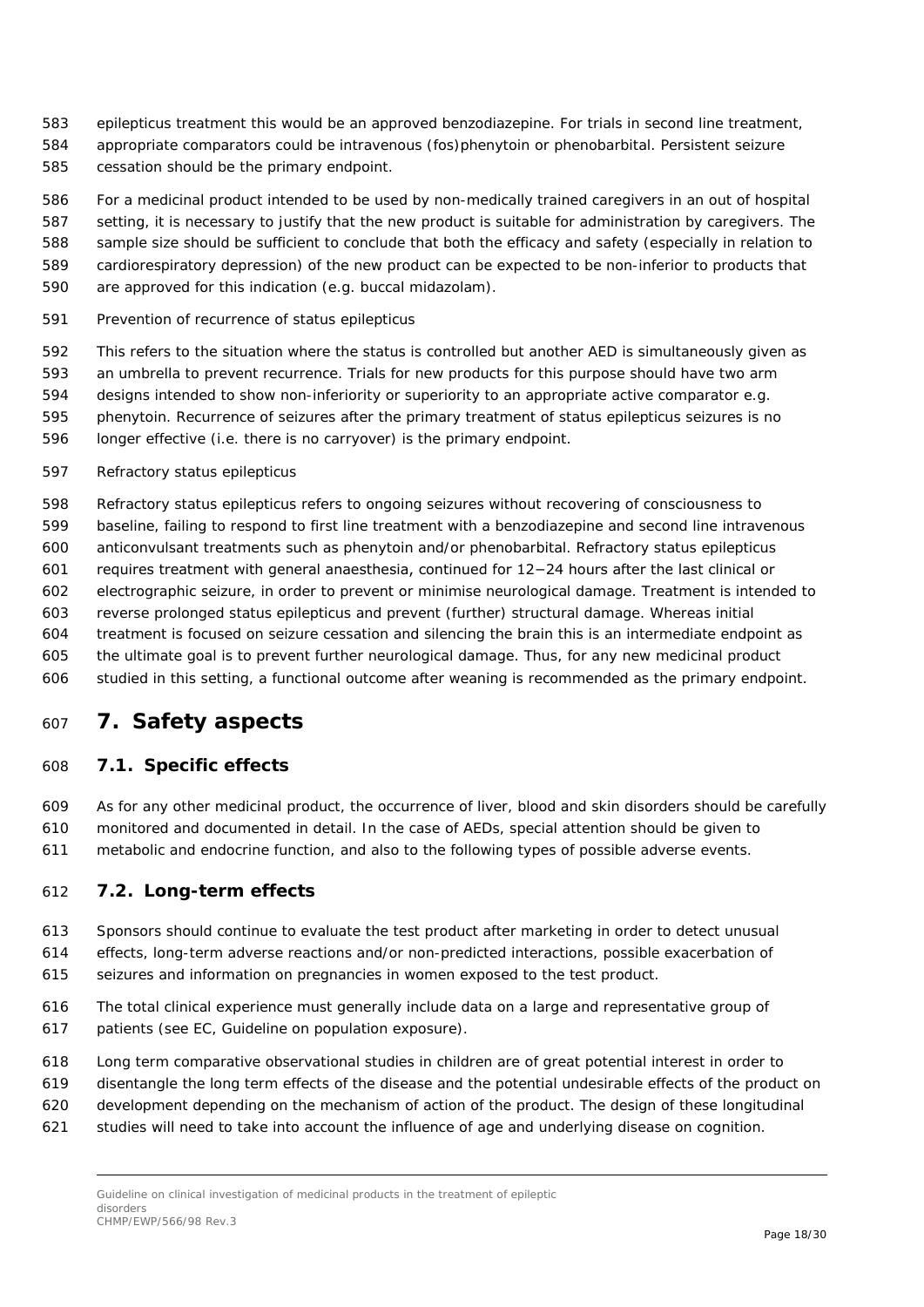#### <span id="page-18-0"></span>*7.3. Safety endpoints*

#### <span id="page-18-1"></span>**7.3.1. Exacerbation of seizures**

 There is an increased awareness that AEDs can sometimes worsen epileptic disorders and this should be taken into account in the design of clinical trials. Aggravation may consist in increased seizure frequency, often for specific seizure types (e.g. absence or myoclonic seizures), or appearance of new seizure types. Efforts should be made to identify the causal mechanism, such as inappropriate choice of the drug regarding the seizure types or the syndrome of the patient; spontaneous fluctuation of the condition; intoxication with or without over dosage; modification of concomitant therapy. In the absence of an explanation, a paradoxical reaction (which is when an AED appears to exacerbate a type of seizure against which it is usually effective) might be considered. The potential for seizure worsening, and the seizure types and/or syndromes concerned, should be identified as early as possible in the drug development as it determines appropriate use of the product, i.e. it may have labelling consequences.

#### <span id="page-18-2"></span>**7.3.2. CNS adverse events**

Special attention should be given to the occurrence or exacerbation of CNS adverse events (e. g. those

involving cognition, thought processes, memory, lethargy, emotional and behavioural reactions,

psychotic or depressive symptoms, suicidal behaviour/ideation, disturbances of gait, speech,

 coordination, or nystagmus). In children impact on cognitive function needs to be addressed in short term pharmacodynamic studies. See section 6.2.2.

 Similarly, special attention should be given to the occurrence of rebound seizures and/or behavioural changes after the test product is tapered off. Data concerning potential withdrawal and / or rebound effects should be generated. If the test agent or placebo is withdrawn, withdrawal symptom and dependence should be carefully evaluated. A randomised withdrawal phase with a quick and slow taper off schedule for both placebo and active study arms in subjects who will stop treatment may be very informative.

 Visual functions, including visual field defects, have to be clinically investigated. If problems in this area are to be expected, it is necessary to study systematically the visual function by using adequate ophthalmological procedures.

### <span id="page-18-3"></span>**8. Studies in special populations**

#### <span id="page-18-4"></span>*8.1. Studies in elderly patients*

#### **Efficacy in elderly patients**

 The incidence and prevalence of epilepsy increase substantially after 65 years of age. Elderly patients who have suffered from epilepsy for years should be considered differently from those who developed epilepsy recently. Efficacy and safety of AED's in newly diagnosed elderly patients may be different from those in younger adults for the following reasons:

- Predominance of symptomatic epilepsy, due to cerebrovascular accidents, neurodegenerative conditions including Alzheimer's disease or brain tumour;
- An increased susceptibility to adverse effects despite the use of drugs at standard doses, especially on cognitive functions, vigilance and cardiovascular system;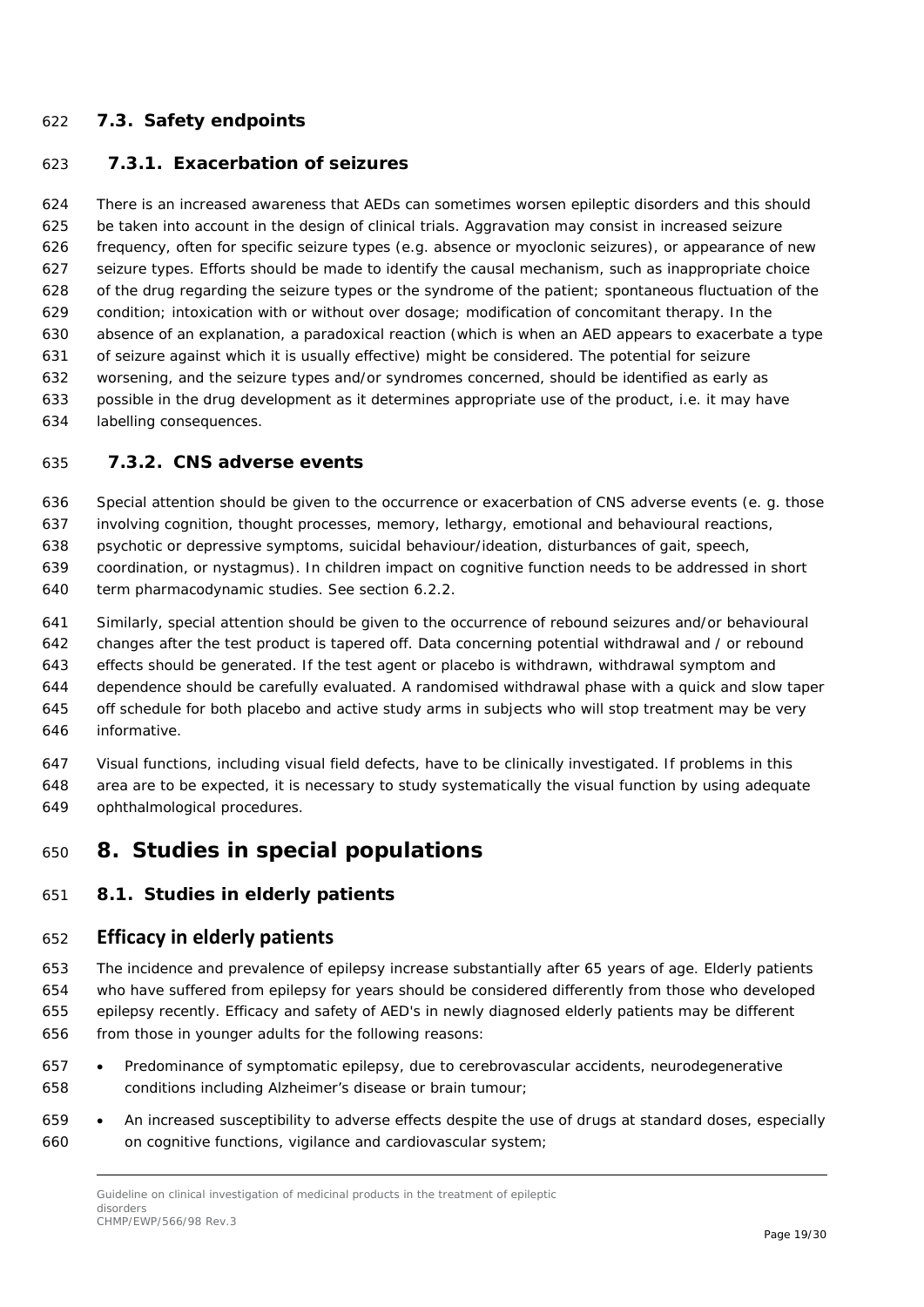- PK and/or PD interactions with other concomitant products frequently used in the elderly due to comorbidities.
- Therefore it is important to determine whether or not the pharmacokinetic behaviour of the drug in elderly subjects is different from that in younger adults (see guideline ICH E7). An adequate number of elderly patients should be included in the Phase III data base. A separate analysis between elderly patients, who may have suffered from epilepsy for years and those who developed epilepsy recently due to an underlying disease (e.g. stroke) should be presented as responses may
- be different.

#### **Safety in elderly patients**

 Safety, especially with regards to cognitive function and on sedation in this age group should be evaluated. Interactions of the test product should also be assessed, especially with frequently used products in this age group where a PK/PD interaction is expected. Depending on the data, specific efficacy and safety trials in this population may be needed. The results, as well the lack of these data, are informative and will need to be mentioned in the SmPC.

#### <span id="page-19-0"></span>*8.2. Studies in paediatric patients*

#### <span id="page-19-1"></span>**8.2.1. Development of AEDs in children**

#### **Efficacy in paediatric patients**

Half of the epilepsies begin before the age of 18 years and one fourth of these are intractable, having

- severe social and cognitive consequences. Epilepsy in childhood differs from epilepsy in adults
- especially by the occurrence of seizures in a structurally and functionally maturing and developing
- brain, the occurrence of seizure/epilepsy types not seen in adults and the occurrence of seizures as
- part of age dependent epilepsy syndromes. An epilepsy syndrome may persist or change in
- characteristics over time, and other epilepsies can arise. Moreover, epilepsy may affect the normal
- development of children in the broadest sense. The aetiology at baseline should be recorded.
- In infants and very young children subtle seizures are more frequent and likely to be missed. Here video-EEG could be helpful and is recommended depending on the epilepsy syndrome or seizure type
- (See 8.2.2)..
- For a claim of efficacy in the paediatric population several situations are distinguished warranting a different clinical development plan :
- Focal epilepsies, idiopathic generalised epilepsies, as well as absences, myoclonic and/or generalised convulsive seizures, where the efficacy of AEDs is comparable in childhood and adulthood. With a few
- exceptions, focal epilepsies in children from 4 years of age may have a similar clinical expression to
- focal epilepsies as in adolescents and adults. For focal epilepsies, the results of efficacy trials
- performed in adults may be extrapolated to children and adolescents provided that the PK/PD
- relationship in adults is established and that the dose regime proposed in children and adolescents
- results in similar exposure levels as in adults in all age categories (4 to 18 years). This approach
- should be planned and pre-specified in an extrapolation development plan (See Reflection paper on the
- use of extrapolation in the development of medicines for paediatrics, EMA/199678/2016).
- In the very young children (i.e. 1 month less than 4 years) efficacy cannot be extrapolated given the uncertainty of the impact of the developing brain on the disease and response. Once efficacy has been
- shown in the older paediatric population, short term assessment of response by using video EEG
- monitoring only may be sufficient.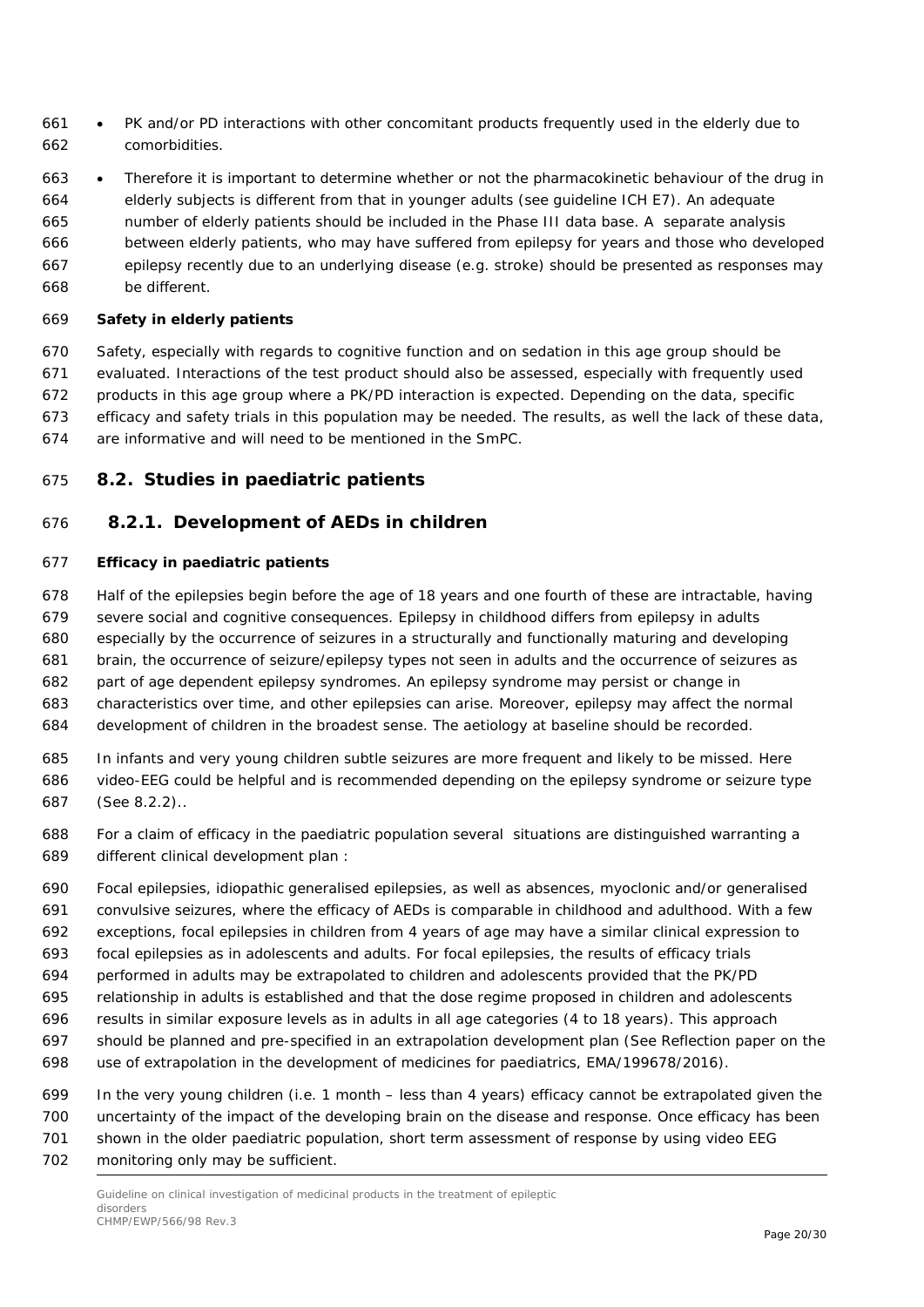- For epilepsies/seizure types which are specific to children (e.g. West syndrome, Dravet syndrome,
- Doose syndrome and Lennox Gastaut syndrome), efficacy should be shown based on randomised
- controlled trials. PK modelling may be useful for the estimation of the dose in children that leads to
- similar exposure as observed in the adult studies.
- In case an effect on epileptogenesis is claimed it should be shown that the effect on seizures translates in an improved neuro-motor development. This would require long term comparative data. As this is a developing area of research CHMP scientific advice is recommended.

#### **Safety in paediatric patients**

- Generally, from the safety point of view, preferably 100 children should be treated by the study drug
- and followed for at least one year. Moreover, short term and long-term studies should be designed to
- detect possible impact in the neurodevelopment, motor development, cognition, behaviour, growth,
- endocrine functions and puberty. In addition health-related quality of life may be assessed.
- Assessment scales should be validated by age and by language. Some of these studies may require
- continuation in the post marketing period [see Guideline on clinical investigation of medicinal products
- in children (CPMP/EWP/462/95)]. Prospective disease based registries (per paediatric epilepsy
- 718 syndromes or symptoms) may be helpful and are encouraged.

#### <span id="page-20-0"></span>**8.2.2. Development of AEDs in Neonates**

- Newborns with multichannel video-EEG-proven and/or clinical repeated seizures or who are at high risk of seizures, such as with hypoxic ischemic encephalopathy, stroke or intracranial haemorrhage should be considered for inclusion in clinical studies, with birth gestational age of 34/35 weeks to less than 28 days of post-natal age. Lower gestational ages are to be included only if the new medicine has already been investigated in term age.
- Multichannel (8 minimum) continuous video-EEG is needed to exclude artefacts, to identify minor clinical seizures or infra-clinical seizures and to evaluate the frequency, duration and severity of the seizures. The duration of EEG should be sufficient to ensure the adequate recording of seizures. At least one central reader should confirm the video-EEG recordings evaluated by the local physician, with epileptiform discharges/seizures to be distinguished from artefacts. The correlation with clinical signs
- 730 or not should be investigated.
- Aetiologies could be diverse (including cerebral malformations), with genetic causes, and should be
- carefully considered based on the anticipated mode of action and efficacy as well as PK and safety.
- Single aetiology trials versus trials in patients with multiple seizures aetiologies should be discussed
- considering confounders versus feasibility and generalisability. Single aetiology trials may be more
- appropriate for confirmatory trials. In addition, seizure severity is to be considered. Therapeutic
- hypothermia treatment potentially impacts drug PK, efficacy and safety, and should be balanced across treatment arms if applied.
- Randomised comparative studies are recommended. Historical controls, if proposed, will need to be justified, including a predefined matching by age and condition, using comparable standard of care and diagnostic tools.
- According to scientific recommendations, electroencephalographic neonatal seizures (ENS) are defined
- as lasting at least 10 seconds. The seizure burden is to be defined as a duration of activity on EEG in a
- defined timespan, which could be severe (> 50% seizure activity in 30 minutes) and non-severe. The
- evaluation period should last for at least 24 hours and continue until the patient is seizure-free for a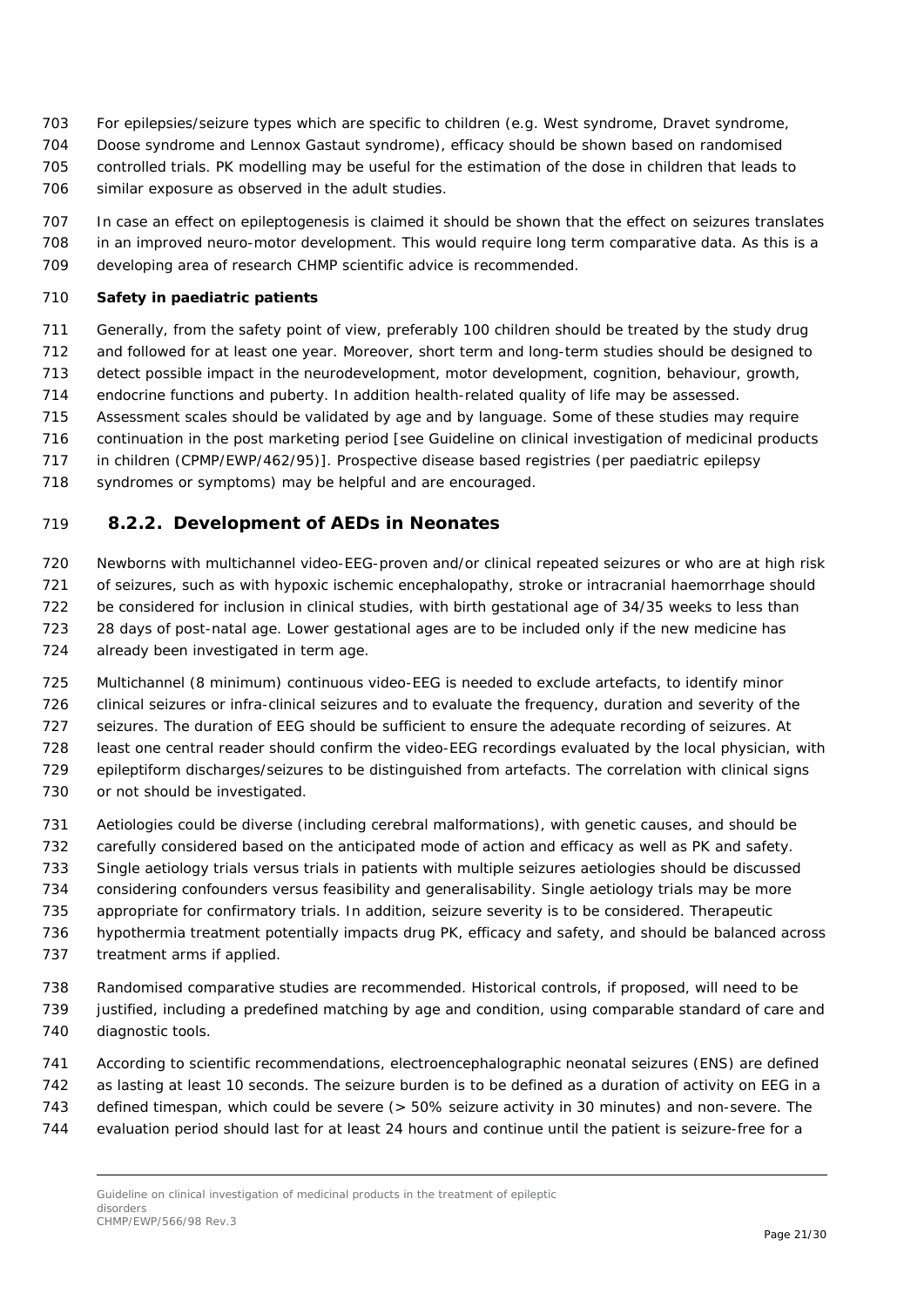- defined period, at least of 24 hours. For neonates with clinical motor seizures at baseline, the clinical 746 signs of the seizure should be evaluated in addition to EEG.
- The primary outcome in a drug efficacy trial in neonates should be a reduction in seizure burden, the
- extent of which should be justified, e.g. at least 50% or 80% in seizure burden (minutes/hour) from
- baseline period, in defined periods according to the severity of ENS. Premature drop-outs of
- treatment, subjects who switch to rescue medication should be counted as non-responders. A superior
- efficacy in seizure reduction for the active drug should be demonstrated by a pre-defined and justified
- relevant difference between study drug and comparator groups, which shall also inform sample size
- planning."
- The secondary outcomes should include the need of rescue medication and other clinical measures
- (feeding, vision, etc), with neuroimaging before neonatal intensive care unit discharge (structural
- magnetic resonance imaging with a central reader) to evidence the structure of the brain.
- The minimal follow-up period within the clinical study should be 30 days after final study drug intake, to evaluate the persistence of the effect, which should include routine EEG.
- Long term assessment of central nervous system (CNS) function requires at least 24 months, including
- neurodevelopmental disability. Depending on data already available this may be done post-approval.
- More precisely, evaluation of cognitive and neuro-motor function beyond the major disabilities requires
- follow-up to at least pre-school age and the use of standardized age appropriate instruments.
- Protocolised prospective disease-specific registries are recommended for long-term outcome at least
- up to 2-5 years.

#### <span id="page-21-0"></span>**9. References**

- 1. lldredge BK, Gelb AM, Isaacs SM, et al. N Engl J Med. 2001 Aug 30;345(9):631-7.
- 2. Prasad K, Al-Roomi K, Krishnan PR, Sequeira R. Anticonvulsant therapy for status epilepticus. Cochrane Database of Systematic Reviews 2005, Issue 4. Art. No.: CD003723.
- 3. Posner EB, Mohamed K, Marson AG. Ethosuximide, sodium valproate or lamotrigine for absence seizures in children and adolescents. Cochrane Database of Systematic Reviews 2005, Issue 4. Art.
- No.: CD003032. DOI: 10.1002/14651858.CD003032.p
- 4. Tudur Smith C, Marson AG, Williamson PR. Phenytoin versus valproate monotherapy for partial onset seizures and generalized onset tonic-clonic seizures. Cochrane Database of Systematic Reviews 2001, Issue 4. Art. No.: CD001769. DOI: 10.1002/14651858.CD001769.
- 5. Muller M, Marson AG, Williamson PR. Oxcarbazepine versus phenytoin monotherapy for epilepsy.
- Cochrane Database of Systematic Reviews 2006, Issue 2. Art. No.: CD003615. DOI:
- 10.1002/14651858.CD003615.pub2
- 6. Jette N, Hemming K, Hutton JL, Marson AG. Topiramate add-on for drug-resistant partial epilepsy. Cochrane Database of Systematic Reviews 2008, Issue 3. Art. No.: CD001417. DOI: 10.1002/14651858.CD001417.pub2.
- 7. Castillo S, Schmidt DB, White S. Oxcarbazepine add-on for drug-resistant partial epilepsy. Cochrane Database of Systematic Reviews 2000, Issue 3. Art. No.: CD002028.
- 8. Chaisewikul R, Privitera MD, Hutton JL, Marson AG. Levetiracetam add-on for drug-resistant localization related (partial) epilepsy. Cochrane Database of Systematic Reviews 2001, Issue 1. Art. No.: CD001901.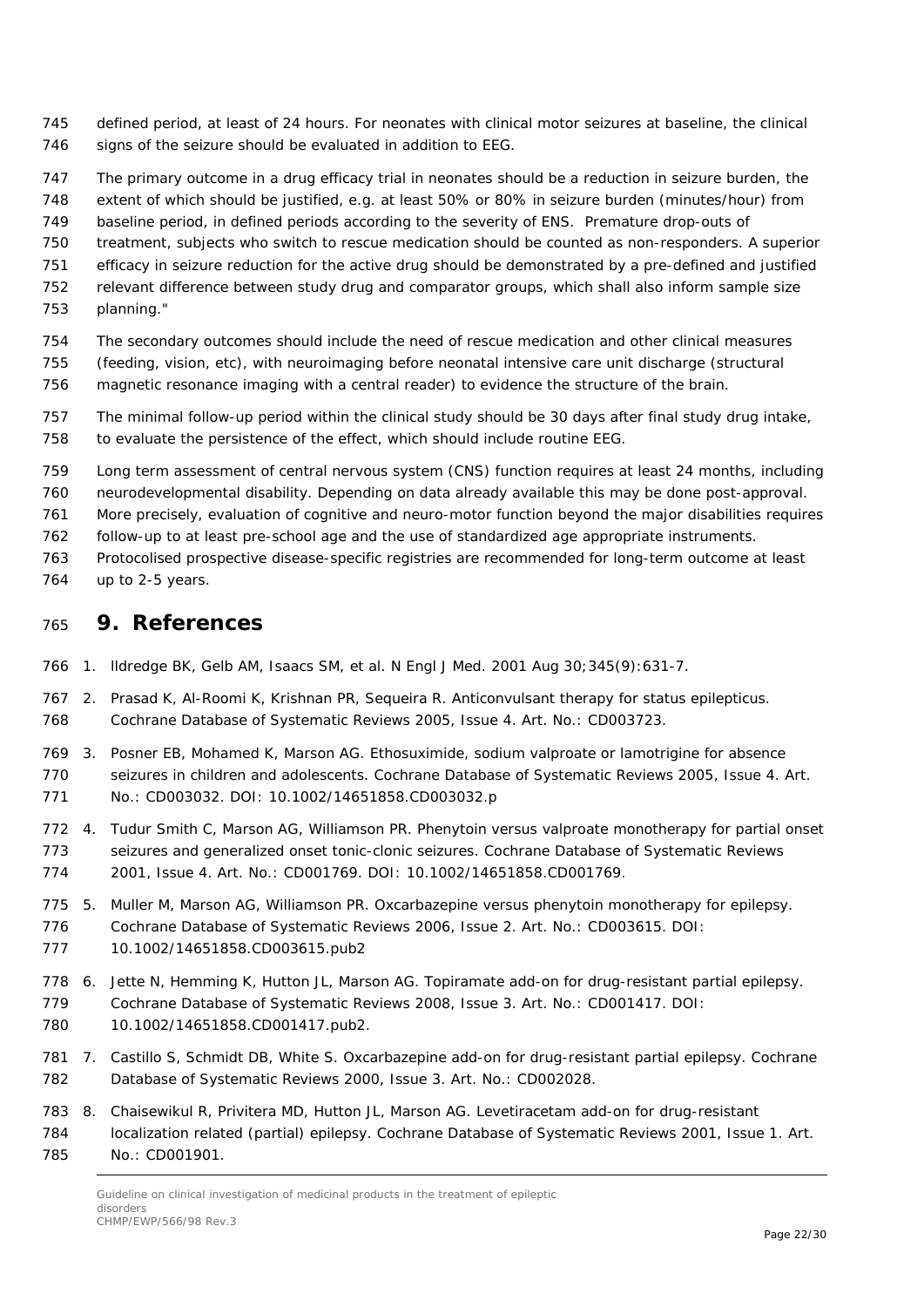- 9. Pereira J, Marson AG, Hutton JL. Tiagabine add-on for drug-resistant partial epilepsy. Cochrane Database of Systematic Reviews 2002, Issue 3. Art. No.: CD001908.
- 10. Marson AG, Kadir ZA, Hutton JL, Chadwick DW. Gabapentin add-on for drug-resistant partial epilepsy. Cochrane Database of Systematic Reviews 1999, Issue 1. Art. No.: CD001415.
- 11. Michael B, Marson AG. Clobazam as an add-on in the management of refractory epilepsy. Cochrane Database of Systematic Reviews 2008, Issue 2. Art. No.: CD004154.
- 12. Hancock EC, Osborne JP, Edwards SW. Treatment of infantile spasms. Cochrane Database of Systematic Reviews 2008, Issue 4. Art. No.: CD001770.
- 13. Chadwick DW, Marson AG. Zonisamide add-on for drug-resistant partial epilepsy. Cochrane Database of Systematic Reviews 2005, Issue 4. Art. No.: CD001416.
- 14. Ramaratnam S, Marson AG, Baker GA. Lamotrigine add-on for drug-resistant partial epilepsy. Cochrane Database of Systematic Reviews 2001, Issue 3. Art. No.: CD001909.
- 15. Lozsadi D, Hemming K, Marson AG. Pregabalin add-on for drug-resistant partial epilepsy. Cochrane Database of Systematic Reviews 2008, Issue 1. Art. No.: CD005612.
- 16. Epilepsie, Richtlijnen voor diagnostiek en behandeling, Samengesteld door de Nederlandse Vereniging voor Neurologie en de Nederlandse Liga tegen Epilepsie, Herziene, tweede versie, januari
- 2006, Werkgroep Richtlijnen Epilepsie.
- 17. Martk Manford, Practical Guide to Epilepsy, 2003 Butterworth/Heinemann ISBN 0-7506-4621-7.
- 804 18. [Mpimbaza A,](https://www.ncbi.nlm.nih.gov/pubmed/?term=Mpimbaza%20A%5BAuthor%5D&cauthor=true&cauthor_uid=18166545) [Ndeezi G,](https://www.ncbi.nlm.nih.gov/pubmed/?term=Ndeezi%20G%5BAuthor%5D&cauthor=true&cauthor_uid=18166545) [Staedke S,](https://www.ncbi.nlm.nih.gov/pubmed/?term=Staedke%20S%5BAuthor%5D&cauthor=true&cauthor_uid=18166545) [Rosenthal PJ,](https://www.ncbi.nlm.nih.gov/pubmed/?term=Rosenthal%20PJ%5BAuthor%5D&cauthor=true&cauthor_uid=18166545) [ByarugabaJ.](https://www.ncbi.nlm.nih.gov/pubmed/?term=Byarugaba%20J%5BAuthor%5D&cauthor=true&cauthor_uid=18166545) Comparison of buccal midazolam with 805 rectal diazepam in the treatment of prolonged seizures in Ugandan children: a randomized clinical trial. Pediatrics. 2008 Jan;121(1):58-64.
- 19. Baysun S, Aydin OF, et al. A comparison of [buccal midazolam and rectal diazepam for the acute](http://www.ncbi.nlm.nih.gov/pubmed/16327963?ordinalpos=18&itool=EntrezSystem2.PEntrez.Pubmed.Pubmed_ResultsPanel.Pubmed_DefaultReportPanel.Pubmed_RVDocSum)  [treatment of seizures.C](http://www.ncbi.nlm.nih.gov/pubmed/16327963?ordinalpos=18&itool=EntrezSystem2.PEntrez.Pubmed.Pubmed_ResultsPanel.Pubmed_DefaultReportPanel.Pubmed_RVDocSum)lin Pediatr (Phila). 2005 Nov-Dec; 44(9): 771-6.

809 20. McIntyre J, Robertson S, et al. Safety and efficacy of buccal midazolam versus rectal diazepam for [emergency treatment of seizures in children: a randomised controlled trial.](http://www.ncbi.nlm.nih.gov/pubmed/16023510?ordinalpos=4&itool=EntrezSystem2.PEntrez.Pubmed.Pubmed_ResultsPanel.Pubmed_DefaultReportPanel.Pubmed_RVDocSum) Lancet. 2005 Jul 16- 22;366(9481):205-10.

- 21. Scott RC, Besag FM, Neville BG. Buccal midazolam and rectal diazepam for treatment of prolonged 813 seizures in childhood and adolescence: a randomised trial. Lancet. 1999 Feb 20;353(9153):623-6.
- 22. Epilepsy: State-of-art in the diagnosis and treatment basic. Teaching course 3 11th Congress the European Federation of Neurological Societies, Brussels, August 25-28, 2007.
- 23. Epilepsy: State-of-art in the diagnosis and treatment advanced. Teaching course 3 11th Congress the European Federation of Neurological Societies, Brussels, August 25-28, 2007.
- 24. French J. Historical control withdrawal to monotherapy . Epilepsy Research , Volume 68, Issue 1 , Pages 74 – 77.
- 820 25. Sachdeo R. [Monotherapy clinical trial design.](http://www.ncbi.nlm.nih.gov/pubmed/18071154?ordinalpos=1&itool=EntrezSystem2.PEntrez.Pubmed.Pubmed_ResultsPanel.Pubmed_DefaultReportPanel.Pubmed_RVDocSum) Neurology. 2007 Dec 11;69(24 Suppl 3): S23-7. Review.
- 26. Martin J Brodie, Steven C Schachter and Patrick Kwan. Fast Facts: Epilepsy, 2005 3th edition ISBN 978-1-903734-30-8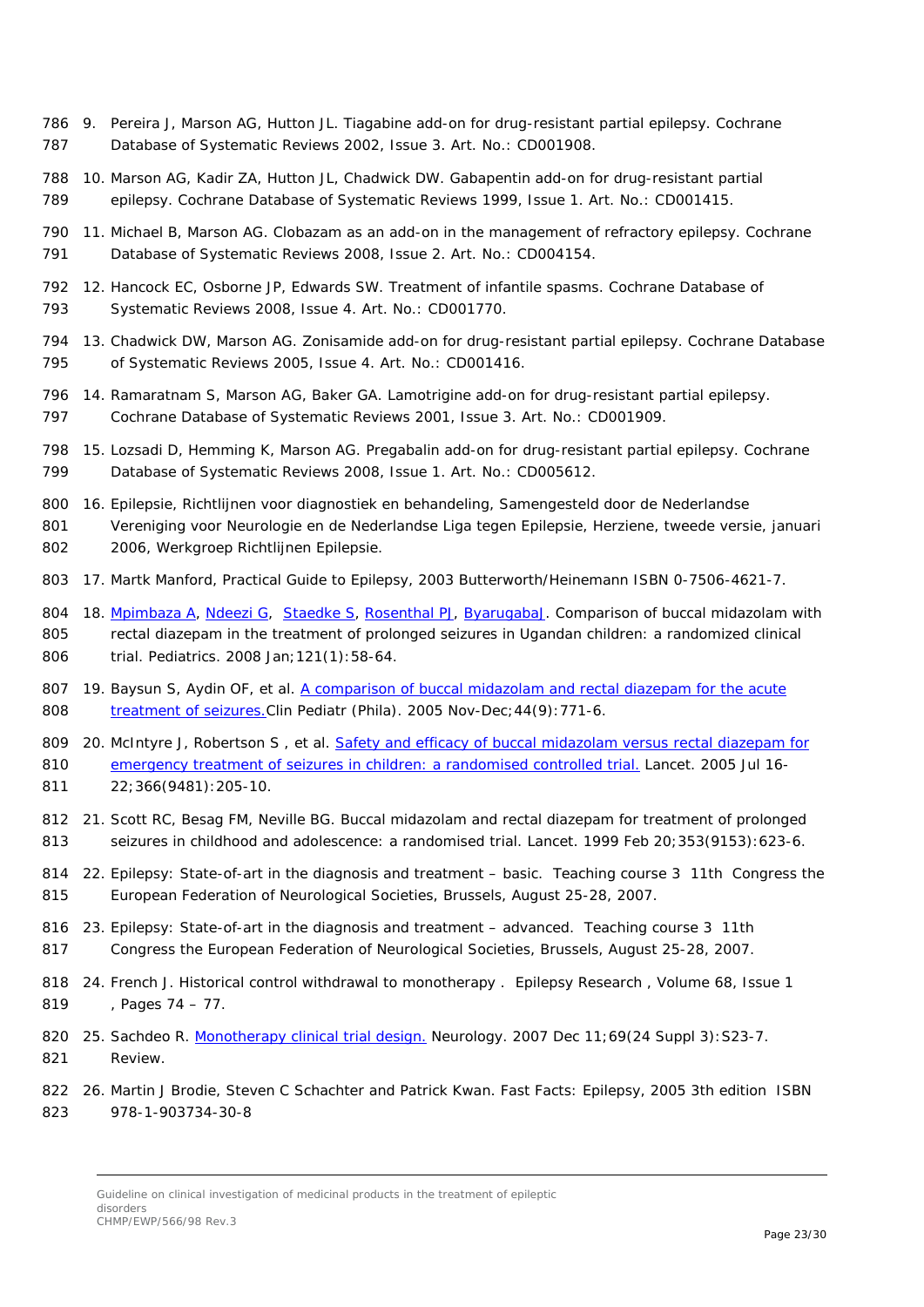- 824 27. Arroyo S, Perucca E. Tr[anslating monotherapy trials into clinical practice: a look into the abyss.](http://www.ncbi.nlm.nih.gov/pubmed/14527485?ordinalpos=2&itool=EntrezSystem2.PEntrez.Pubmed.Pubmed_ResultsPanel.Pubmed_DefaultReportPanel.Pubmed_RVDocSum) Epilepsy Behav. 2003 Oct;4(5):457-63. Review.
- 28. Wirrell E, Camfield C, Camfield P, Dooley J. [Prognostic significance of failure of the initial antiepileptic](http://www.ncbi.nlm.nih.gov/pubmed/11422332?ordinalpos=5&itool=EntrezSystem2.PEntrez.Pubmed.Pubmed_ResultsPanel.Pubmed_DefaultReportPanel.Pubmed_RVDocSum)  [drug in children with absence epilepsy.](http://www.ncbi.nlm.nih.gov/pubmed/11422332?ordinalpos=5&itool=EntrezSystem2.PEntrez.Pubmed.Pubmed_ResultsPanel.Pubmed_DefaultReportPanel.Pubmed_RVDocSum) Epilepsia. 2001 Jun;42(6):760-3
- 29. Beydoun A, Kutluay E. [Conversion to monotherapy: clinical trials in patients with refractory partial](http://www.ncbi.nlm.nih.gov/pubmed/12796517?ordinalpos=16&itool=EntrezSystem2.PEntrez.Pubmed.Pubmed_ResultsPanel.Pubmed_DefaultReportPanel.Pubmed_RVDocSum)  [seizures.](http://www.ncbi.nlm.nih.gov/pubmed/12796517?ordinalpos=16&itool=EntrezSystem2.PEntrez.Pubmed.Pubmed_ResultsPanel.Pubmed_DefaultReportPanel.Pubmed_RVDocSum) Neurology. 2003 Jun 10;60(11 Suppl 4): S13-25. Review.
- 830 30. Mohanraj R, Brodie MJ. [Measuring the efficacy of antiepileptic drugs.](http://www.ncbi.nlm.nih.gov/pubmed/12967570?ordinalpos=1&itool=EntrezSystem2.PEntrez.Pubmed.Pubmed_ResultsPanel.Pubmed_DefaultReportPanel.Pubmed_RVDocSum) Seizure. 2003 Oct;12(7):413-43. Review.
- 31. Glauser T, Ben-Menachem E, Bourgeois B, Cnaan A, Chadwick D, Guerreiro C, Kalviainen R, Mattson 833 R, Perucca E, Tomson T. ILAE treatment guidelines: evidence-based analysis of antiepileptic drug [efficacy and effectiveness as initial monotherapy for epileptic seizures and syndromes.](http://www.ncbi.nlm.nih.gov/pubmed/16886973?ordinalpos=2&itool=EntrezSystem2.PEntrez.Pubmed.Pubmed_ResultsPanel.Pubmed_DefaultReportPanel.Pubmed_RVDocSum) Epilepsia.
- 835 2006 Jul; 47(7): 1094-120. Review.
- 836 32. Bialer M, Johannessen SI, Levy RH, Perucca E, Tomson T, White HS. Progress report on new [antiepileptic drugs: A summary of the Ninth Eilat Conference \(EILAT IX\).](http://www.ncbi.nlm.nih.gov/pubmed/19008076?ordinalpos=1&itool=EntrezSystem2.PEntrez.Pubmed.Pubmed_ResultsPanel.Pubmed_DefaultReportPanel.Pubmed_RVDocSum) Epilepsy Res. 2009 Jan;83(1):1-43. Epub 2008 Nov 12.
- 839 33. Bialer M, Johannessen SI, Kupferberg HJ, Levy RH, Perucca E, Tomson T. Progress report on new [antiepileptic drugs: a summary of the Eigth Eilat Conference \(EILAT VIII\).](http://www.ncbi.nlm.nih.gov/pubmed/17158031?ordinalpos=2&itool=EntrezSystem2.PEntrez.Pubmed.Pubmed_ResultsPanel.Pubmed_DefaultReportPanel.Pubmed_RVDocSum) Epilepsy Res. 2007 Jan;73(1):1-52. Epub 2006 Dec 8.
- 842 34. Coppola G, Auricchio G, Federico R, Carotenuto M, Pascotto A. Lamotrigine versus valproic acid as [first-line monotherapy in newly diagnosed typical absence seizures: an open-label, randomized,](http://www.ncbi.nlm.nih.gov/pubmed/15329068?ordinalpos=2&itool=EntrezSystem2.PEntrez.Pubmed.Pubmed_ResultsPanel.Pubmed_DefaultReportPanel.Pubmed_RVDocSum)  [parallel-group study.](http://www.ncbi.nlm.nih.gov/pubmed/15329068?ordinalpos=2&itool=EntrezSystem2.PEntrez.Pubmed.Pubmed_ResultsPanel.Pubmed_DefaultReportPanel.Pubmed_RVDocSum) Epilepsia. 2004 Sep; 45(9): 1049-53.
- 35. SANAD Study group. [The SANAD study of effectiveness of valproate, lamotrigine, or topiramate for](http://www.ncbi.nlm.nih.gov/pubmed/17382828?ordinalpos=20&itool=EntrezSystem2.PEntrez.Pubmed.Pubmed_ResultsPanel.Pubmed_DefaultReportPanel.Pubmed_RVDocSum)  [generalised and unclassifiable epilepsy: an unblinded randomised controlled trial.](http://www.ncbi.nlm.nih.gov/pubmed/17382828?ordinalpos=20&itool=EntrezSystem2.PEntrez.Pubmed.Pubmed_ResultsPanel.Pubmed_DefaultReportPanel.Pubmed_RVDocSum) Lancet. 2007 Mar 24;369(9566):1016-26
- 848 36. Pellock J. [Antiepileptic drugs trials: neonates and infants.](http://www.ncbi.nlm.nih.gov/pubmed/16377140?ordinalpos=4&itool=EntrezSystem2.PEntrez.Pubmed.Pubmed_ResultsPanel.Pubmed_DefaultReportPanel.Pubmed_RVDocSum) Epilepsy Res. 2006 Jan;68(1):42-5. Review
- 37. [Pellock JM,](https://www.ncbi.nlm.nih.gov/pubmed/?term=Pellock%20JM%5BAuthor%5D&cauthor=true&cauthor_uid=28755452) [Arzimanoglou A.](https://www.ncbi.nlm.nih.gov/pubmed/?term=Arzimanoglou%20A%5BAuthor%5D&cauthor=true&cauthor_uid=28755452)[,D'Cruz O,](https://www.ncbi.nlm.nih.gov/pubmed/?term=D) [Holmes GL,](https://www.ncbi.nlm.nih.gov/pubmed/?term=Holmes%20GL%5BAuthor%5D&cauthor=true&cauthor_uid=28755452) [Nordli D,](https://www.ncbi.nlm.nih.gov/pubmed/?term=Nordli%20D%5BAuthor%5D&cauthor=true&cauthor_uid=28755452) [Shinnar S.](https://www.ncbi.nlm.nih.gov/pubmed/?term=Shinnar%20S%5BAuthor%5D&cauthor=true&cauthor_uid=28755452) [PEACE](https://www.ncbi.nlm.nih.gov/pubmed/?term=Pediatric%20Epilepsy%20Academic%20Consortium%20for%20Extrapolation%5BCorporate%20Author%5D) group. Extrapolating evidence of antiepileptic drug efficacy in adults to children ≥2 years of age with focal seizures: the case for disease similarity. Epilepsia. 2017 Oct;58(10).
- 852 38. French JA, Pedley TA. Clinical practice. Initial management of epilepsy. N Engl J Med. 2008 Jul 10;359(2):166-76. Review.
- 854 39. [McCorry D,](http://www.ncbi.nlm.nih.gov/sites/entrez?Db=pubmed&Cmd=Search&Term=%22McCorry%20D%22%5BAuthor%5D&itool=EntrezSystem2.PEntrez.Pubmed.Pubmed_ResultsPanel.Pubmed_DiscoveryPanel.Pubmed_RVAbstractPlus) [Chadwick D,](http://www.ncbi.nlm.nih.gov/sites/entrez?Db=pubmed&Cmd=Search&Term=%22Chadwick%20D%22%5BAuthor%5D&itool=EntrezSystem2.PEntrez.Pubmed.Pubmed_ResultsPanel.Pubmed_DiscoveryPanel.Pubmed_RVAbstractPlus) [Marson A.](http://www.ncbi.nlm.nih.gov/sites/entrez?Db=pubmed&Cmd=Search&Term=%22Marson%20A%22%5BAuthor%5D&itool=EntrezSystem2.PEntrez.Pubmed.Pubmed_ResultsPanel.Pubmed_DiscoveryPanel.Pubmed_RVAbstractPlus)Current drug treatment of epilepsy in adults. [Lancet Neurol.](javascript:AL_get(this,%20) 2004 Dec;3(12):729-35.
- 856 40. Sander JW. [New antiepileptic drugs in praABctice--how do they perform in the real world?](http://www.ncbi.nlm.nih.gov/pubmed/16238705?ordinalpos=3&itool=EntrezSystem2.PEntrez.Pubmed.Pubmed_ResultsPanel.Pubmed_DefaultReportPanel.Pubmed_RVDocSum) Acta Neurol Scand Suppl. 2005;181:26-9
- 41. Neal EG, Chaffe H, Schwartz RH, Lawson MS, Edwards N, Fitzsimmons G, Whitney A, Cross JH. [The](http://www.ncbi.nlm.nih.gov/pubmed/18456557?ordinalpos=2&itool=EntrezSystem2.PEntrez.Pubmed.Pubmed_ResultsPanel.Pubmed_DefaultReportPanel.Pubmed_RVDocSum)  [ketogenic diet for the treatment of childhood epilepsy: a randomised controlled trial.L](http://www.ncbi.nlm.nih.gov/pubmed/18456557?ordinalpos=2&itool=EntrezSystem2.PEntrez.Pubmed.Pubmed_ResultsPanel.Pubmed_DefaultReportPanel.Pubmed_RVDocSum)ancet Neurol. 2008 Jun;7(6):500-6.
- 861 42. Pohlmann-Eden B. [Issues when treating epilepsy in the elderly.](http://www.ncbi.nlm.nih.gov/pubmed/16238708?ordinalpos=2&itool=EntrezSystem2.PEntrez.Pubmed.Pubmed_ResultsPanel.Pubmed_DefaultReportPanel.Pubmed_RVDocSum) Acta Neurol Scand Suppl.
- 2005;181:40-6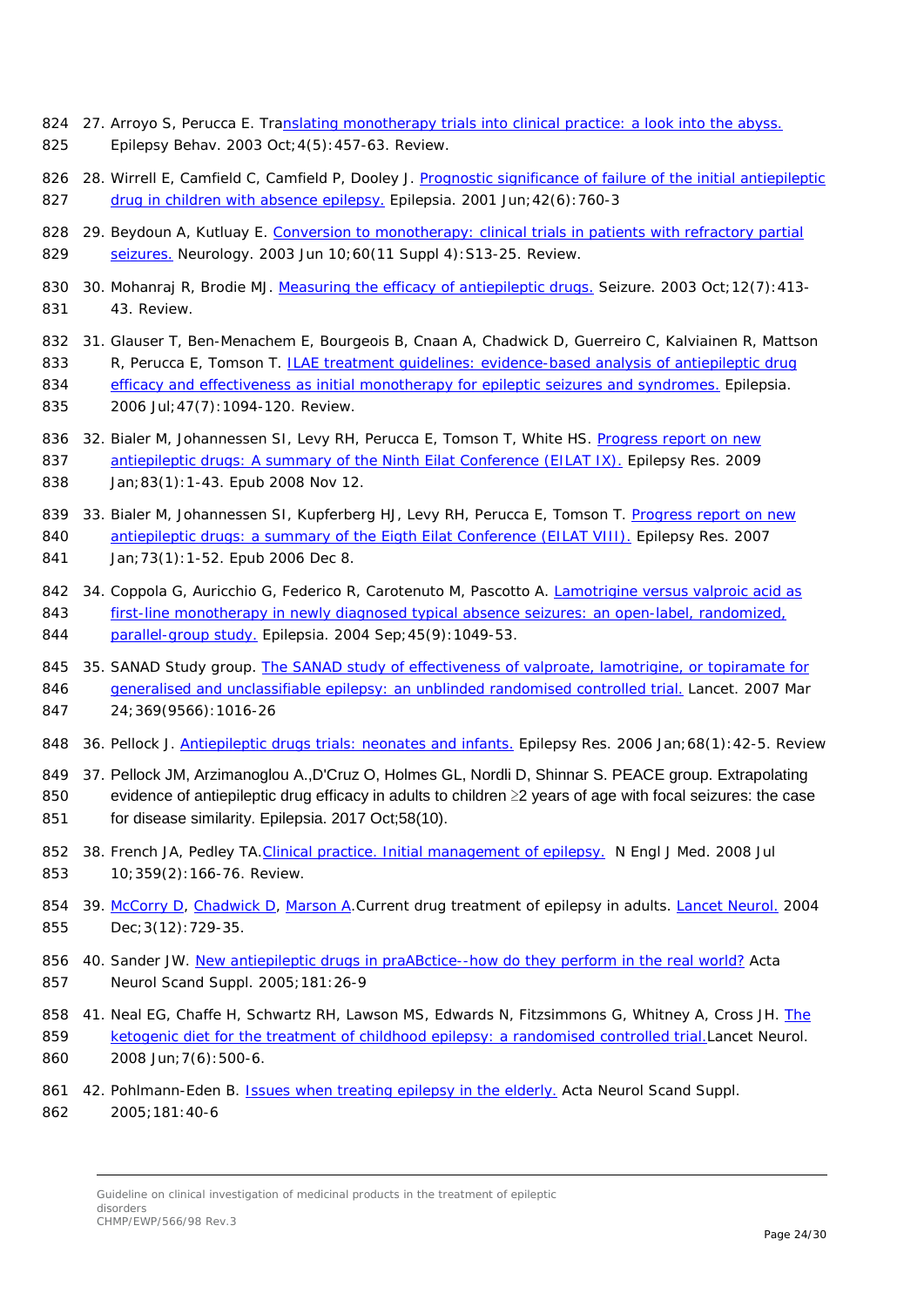- 863 43. Brodie MJ, Perucca E, Ryvlin P, Ben-Menachem E, Meencke HJ; Levetiracetam Monotherapy Study 864 Group. Comparison of levetiracetam and controlled-release carbamazepine in newly diagnosed
- 865 [epilepsy.](http://www.ncbi.nlm.nih.gov/pubmed/17283312?ordinalpos=2&itool=EntrezSystem2.PEntrez.Pubmed.Pubmed_ResultsPanel.Pubmed_DefaultReportPanel.Pubmed_RVDocSum) Neurology. 2007 Feb 6;68(6):402-8.
- 866 44. Holmes GL. [Animal model studies application to human patients.](http://www.ncbi.nlm.nih.gov/pubmed/18071155?ordinalpos=3&itool=EntrezSystem2.PEntrez.Pubmed.Pubmed_ResultsPanel.Pubmed_DefaultReportPanel.Pubmed_RVDocSum) nNeurology. 2007 Dec 11;69(24 867 Suppl 3):S28-32.
- 868 45. Glauser T, Ben-Menachem E, Bourgeois B, Cnaan A, Chadwick D, Guerreiro C, Kalviainen R, Mattson 869 R, Perucca E, Tomson T. **ILAE** treatment guidelines: evidence-based analysis of antiepileptic drug 870 [efficacy and effectiveness as initial monotherapy for epileptic seizures and syndromes.](http://www.ncbi.nlm.nih.gov/pubmed/16886973?ordinalpos=2&itool=EntrezSystem2.PEntrez.Pubmed.Pubmed_ResultsPanel.Pubmed_DefaultReportPanel.Pubmed_RVDocSum) Epilepsia.
- 871 2006 Jul;47(7):1094-120. Review.
- 872 46. Glauser TA, Ayala R, Elterman RD, Mitchell WG, Van Orman CB, Gauer LJ, Lu Z; N159 Study Group. 873 [Double-blind placebo-controlled trial of adjunctive levetiracetam in pediatric partial seizures.](http://www.ncbi.nlm.nih.gov/pubmed/16641323?ordinalpos=3&itool=EntrezSystem2.PEntrez.Pubmed.Pubmed_ResultsPanel.Pubmed_DefaultReportPanel.Pubmed_RVDocSum) 874 Neurology. 2006 Jun 13;66(11):1654-60
- 875 47. Cowling BJ, Shaw JE, Hutton JL, Marson AG. New statistical method for analyzing time to first
- 876 seizure: example using data comparing [carbamazepine and valproate monotherapy.](http://www.ncbi.nlm.nih.gov/pubmed/17553118?ordinalpos=5&itool=EntrezSystem2.PEntrez.Pubmed.Pubmed_ResultsPanel.Pubmed_DefaultReportPanel.Pubmed_RVDocSum) Epilepsia. 2007 877 Jun;48(6):1173-8.

878 48. Marson AG, Williamson PR, Taylor S, Maguire M, Chadwick DW. [Efficacy of carbamazepine and](http://www.ncbi.nlm.nih.gov/pubmed/17130429?ordinalpos=9&itool=EntrezSystem2.PEntrez.Pubmed.Pubmed_ResultsPanel.Pubmed_DefaultReportPanel.Pubmed_RVDocSum)  879 [valproate as monotherapy for early epilepsy and single seizures.](http://www.ncbi.nlm.nih.gov/pubmed/17130429?ordinalpos=9&itool=EntrezSystem2.PEntrez.Pubmed.Pubmed_ResultsPanel.Pubmed_DefaultReportPanel.Pubmed_RVDocSum) Neurology. 2006 Nov 880 28;67(10):1872-5.

- 881 49. Sachdeo R. [Monotherapy clinical trial design.](http://www.ncbi.nlm.nih.gov/pubmed/18071154?ordinalpos=1&itool=EntrezSystem2.PEntrez.Pubmed.Pubmed_ResultsPanel.Pubmed_DefaultReportPanel.Pubmed_RVDocSum) Neurology. 2007 Dec 11;69(24 Suppl 3): S23-7. Review
- 882 50. Dichter MA. *Innovative clinical trial designs for future antiepileptic drugs.* . Epilepsia. 2007;48 Suppl 883 1:26-30.
- 884 51. Rheims S, Cucherat M, Arzimanoglou A, Ryvlin P. Greater response to placebo in children than in 885 [adults: a systematic review and meta-analysis in drug-resistant partial epilepsy.](http://www.ncbi.nlm.nih.gov/pubmed/18700812?ordinalpos=1&itool=EntrezSystem2.PEntrez.Pubmed.Pubmed_ResultsPanel.Pubmed_DefaultReportPanel.Pubmed_RVDocSum) PLoS Med. 2008 Aug 886 12;5(8):e166. Review
- 887 52. Marson A, Jacoby A, Johnson A, Kim L, Gamble C, Chadwick D; Medical Research Council MESS 888 Study Group. Immediate versus deferred antiepileptic drug treatment for early epilepsy and single 889 [seizures: a randomised controlled trial.](http://www.ncbi.nlm.nih.gov/pubmed/15950714?ordinalpos=1&itool=EntrezSystem2.PEntrez.Pubmed.Pubmed_ResultsPanel.Pubmed_DefaultReportPanel.Pubmed_RVDocSum) Lancet. 2005 Jun 11-17;365(9476): 2007-13.
- 890 53. Davis A, Pack A. [Initial management of epilepsy.](http://www.ncbi.nlm.nih.gov/pubmed/19052135?ordinalpos=1&itool=EntrezSystem2.PEntrez.Pubmed.Pubmed_ResultsPanel.Pubmed_DefaultReportPanel.Pubmed_RVDocSum) N Engl J Med. 2008 Dec 4;359(23):2499-500.
- 891 54. Garofalo E. [Clinical development of antiepileptic drugs for children.](http://www.ncbi.nlm.nih.gov/pubmed/17199017?ordinalpos=1&itool=EntrezSystem2.PEntrez.Pubmed.Pubmed_ResultsPanel.Pubmed_DefaultReportPanel.Pubmed_RVDocSum) Neurotherapeutics. 2007 892 Jan;4(1):70-4. Review
- 893 55. SANAD Study group.The [SANAD study of effectiveness of carbamazepine, gabapentin, lamotrigine,](http://www.ncbi.nlm.nih.gov/pubmed/17382827?ordinalpos=21&itool=EntrezSystem2.PEntrez.Pubmed.Pubmed_ResultsPanel.Pubmed_DefaultReportPanel.Pubmed_RVDocSum)  894 oxcarbazepine, or topiramate for treatment of partial epilepsy: an unblinded randomised controlled 895 [trial.](http://www.ncbi.nlm.nih.gov/pubmed/17382827?ordinalpos=21&itool=EntrezSystem2.PEntrez.Pubmed.Pubmed_ResultsPanel.Pubmed_DefaultReportPanel.Pubmed_RVDocSum) Lancet. 2007 Mar 24;369(9566):1000-15
- 896 56. Faught E. Clinical trials for treatment of primary generalized epilepsies. Epilepsia. 2003;44 Suppl 897 7:44-50. Review.
- 898 57. Gilliam F. [What we don't learn from clinical trials in epilepsy.](http://www.ncbi.nlm.nih.gov/pubmed/12919340?ordinalpos=6&itool=EntrezSystem2.PEntrez.Pubmed.Pubmed_ResultsPanel.Pubmed_DefaultReportPanel.Pubmed_RVDocSum) Epilepsia. 2003;44 Suppl 7:51-4. 899 Review.
- 900 58. Schuele SU, Lüders HO. [Intractable epilepsy: management and therapeutic alternatives.](http://www.ncbi.nlm.nih.gov/pubmed/18485315?ordinalpos=2&itool=EntrezSystem2.PEntrez.Pubmed.Pubmed_ResultsPanel.Pubmed_DefaultReportPanel.Pubmed_RVDocSum) Lancet
- 901 Neurol. 2008 Jun;7(6):514-24. Review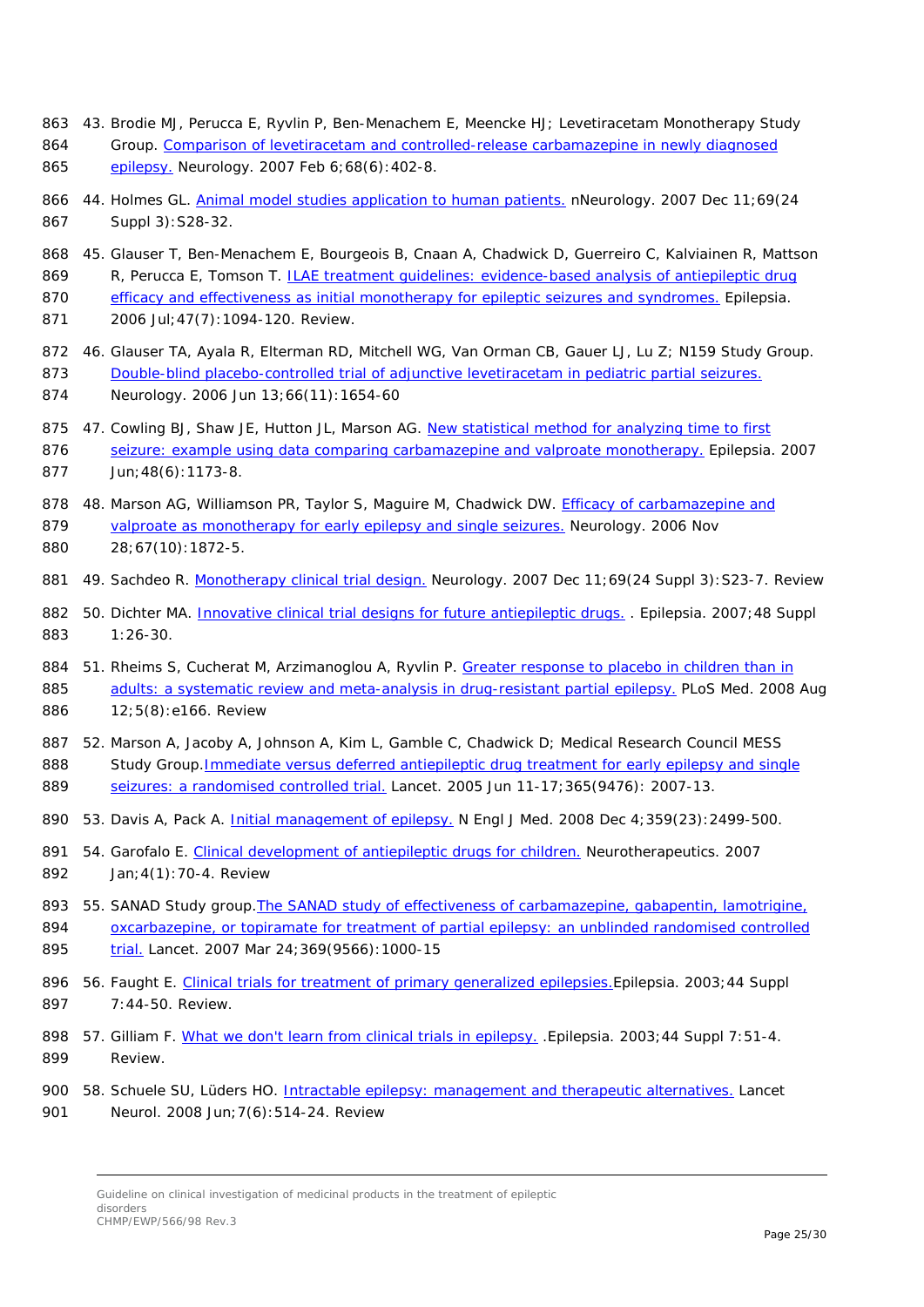- 902 59. Sato S, White BG, Penry JK, Dreifuss FE, Sackellares JC, Kupferberg HJ. Valproic acid versus 903 [ethosuximide in the treatment of absence seizures.](http://www.ncbi.nlm.nih.gov/pubmed/6798490?ordinalpos=1&itool=EntrezSystem2.PEntrez.Pubmed.Pubmed_ResultsPanel.Pubmed_DefaultReportPanel.Pubmed_RVDocSum) Neurology. 1982 Feb; 32(2): 157-63.
- 904 60. Perucca E, French J, Bialer M. Development of new antiepileptic drugs: challenges, incentives, and 905 [recent advances.](http://www.ncbi.nlm.nih.gov/pubmed/17706563?ordinalpos=5&itool=EntrezSystem2.PEntrez.Pubmed.Pubmed_ResultsPanel.Pubmed_DefaultReportPanel.Pubmed_RVDocSum) Lancet Neurol. 2007 Sep; 6(9): 793-804. Review
- 906 61. Kwan P, Brodie MJ. Clinical trials of antiepileptic medications in newly diagnosed patients with 907 [epilepsy.](http://www.ncbi.nlm.nih.gov/pubmed/12796516?ordinalpos=3&itool=EntrezSystem2.PEntrez.Pubmed.Pubmed_ResultsPanel.Pubmed_DefaultReportPanel.Pubmed_RVDocSum) Neurology. 2003 Jun 10;60(11 Suppl 4):S2-12. Review
- 908 62. Wheless JW, Clarke DF, Arzimanoglou A, Carpenter D. [Treatment of pediatric epilepsy: European](http://www.ncbi.nlm.nih.gov/pubmed/18077226?ordinalpos=3&itool=EntrezSystem2.PEntrez.Pubmed.Pubmed_ResultsPanel.Pubmed_DefaultReportPanel.Pubmed_RVDocSum)  909 [expert opinion, 2007.](http://www.ncbi.nlm.nih.gov/pubmed/18077226?ordinalpos=3&itool=EntrezSystem2.PEntrez.Pubmed.Pubmed_ResultsPanel.Pubmed_DefaultReportPanel.Pubmed_RVDocSum) Epileptic Disord. 2007 Dec;9(4):353-412. Review
- 910 63. Faught E. [Monotherapy in adults and elderly persons.](http://www.ncbi.nlm.nih.gov/pubmed/18071156?ordinalpos=3&itool=EntrezSystem2.PEntrez.Pubmed.Pubmed_ResultsPanel.Pubmed_DefaultReportPanel.Pubmed_RVDocSum) Neurology. 2007 Dec 11;69(24 Suppl 3): S3-9. 911 Review.
- 912 64. Sullivan JE 3rd, Dlugos DJ. [Antiepileptic drug monotherapy: pediatric concerns.](http://www.ncbi.nlm.nih.gov/pubmed/16114174?ordinalpos=2&itool=EntrezSystem2.PEntrez.Pubmed.Pubmed_ResultsPanel.Pubmed_DefaultReportPanel.Pubmed_RVDocSum) Semin Pediatr 913 Neurol. 2005 Jun;12(2):88-96. Review.
- 914 65. M. J. Brodie, MD, E. Perucca, MD, P. Ryvlin, MD, E. Ben-Menachem, MD, H.-J Meencke, MD for the 915 Levetiracetam Monotherapy Study Group\* Comparison of levetiracetam and controlled-release 916 carbamazepine in newly diagnosed epilepsy. NEUROLOGY 2007;68:402-408
- 917 66. Chiron C, Dulac O, Pons G. Antiepileptic drug development in children: considerations for a revisited 918 strategy. Drugs. 2008;68(1):17-25.
- 919 67. Chiron C, Kassai B, Dulac O, Pons G, Nabbout R. A revisited strategy for antiepileptic drug 920 development in children: designing an initial exploratory step. CNS Drugs. 2013 Mar;27(3):185-95.
- 921 68. Wadsworth I, Jaki T, Sills GJ, Appleton R, Cross JH, Marson AG, Martland T, McLellan A, Smith PE,
- 922 Pellock JM, Hampson LV. Clinical Drug Development in Epilepsy Revisited: A Proposal for a New 923 Paradigm Streamlined Using Extrapolation. CNS Drugs. 2016 Nov; 30(11): 1011-1017.
- 924 69. Pellock JM, Carman WJ, Thyagarajan V, Daniels T, Morris DL, D'Cruz O. Efficacy of antiepileptic drugs
- 925 in adults predicts efficacy in children: a systematic review. Neurology. 2012 Oct 2;79(14): 1482-9.
- 926 70. O'Callaghan FJ, et all, The effect of lead time to treatment and of age of onset on developmental 927 outcome at 4 years in infantile spasms: evidence from the United Kingdom Infantile Spasms Study. 928 Epilepsia. 2011 Jul;52(7):1359-64.
- 929 71. Mintzer S, French JA, Perucca E, Cramer JA, Messenheimer JA, Blum DE, RogawskiMA, Baulac M. Is a 930 separate monotherapy indication warranted for antiepileptic drugs? Lancet Neurol. 2015
- 931 Dec;14(12):1229-40.Robert S. Fisher et all, on behalf of the ILAE Commission for Classification and
- 932 Terminology: Instruction manual for the ILAE 2017 operational classification of seizure types.
- 933 Epilepsia, 58(4):531–542, 2017
- 934 72. Scheffer, I. E., Berkovic, S., Capovilla, G., Connolly, M. B., French, J., Guilhoto, L., Hirsch, E., Jain, 935 S., Mathern, G. W., Moshé, S. L., Nordli, D. R., Perucca, E., Tomson, T., Wiebe, S., Zhang, Y.-H. and 936 Zuberi, S. M. (2017), ILAE classification of the epilepsies: Position paper of the ILAE Commission for 937 Classification and Terminology. Epilepsia, 58: 512–521. doi:10.1111/epi.13709
- 938 73. Fogarasi et al. 2002, The effect of age on seizure semiology in childhood temporal lobe epilepsy, 939 [Epilepsia.](https://www.ncbi.nlm.nih.gov/pubmed/?term=Fogarasi+AND+2002+AND+epilepsy) 2002 Jun;43(6):638-43.
- 940 74. Shellhaas AR, Chang T, Tsuchida T, Scher MS, Riviello JJ, Abend SN, Nguyen S, Courtney J.
- 941 Wusthoff, Clancy RR. The American Clinical Neurophysiology Society's Guideline on Continuous
- 942 Electroencephalography Monitoring in Neonates. J Clin Neurophysiol, 28: 611–617, 2011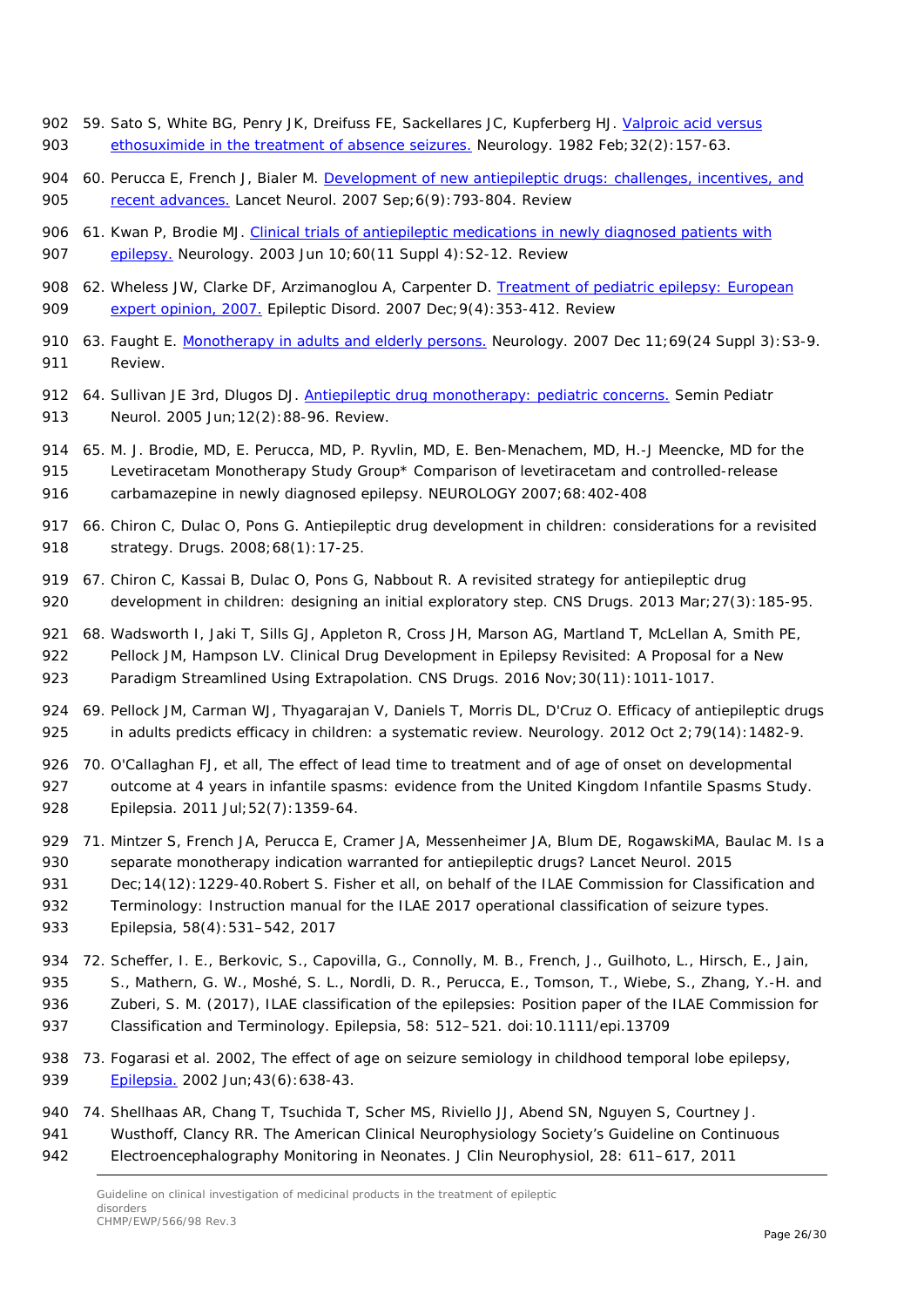- 943 75. Murray M D, Boylan BG, Ali I, Ryan AC, Murphy PB, Connolly S Defining the gap between 944 electrographic seizure burden, clinical expression and staff recognition of neonatal seizures, Arch Dis
- 945 Child Fetal Neonatal 93:F187–F191, 2008.

 76. Fisher, R. S., Cross, J. H., French, J. A., Higurashi, N., Hirsch, E., Jansen, F. E., Lagae, L., Moshé, S. L., Peltola, J., Roulet Perez, E., Scheffer, I. E. and Zuberi, S. M. (2017), Operational classification of 948 seizure types by the International League Against Epilepsy: Position Paper of the ILAE Commission for Classification and Terminology. Epilepsia, 58: 522–530. doi:10.1111/epi.13670.

- 950 Fisher, R. S., Cross, J. H., D'Souza, C., French, J. A., Haut, S. R., Higurashi, N., Hirsch, E., Jansen, F.
- 951 E., Lagae, L., Moshé, S. L., Peltola, J., Roulet Perez, E., Scheffer, I. E., Schulze-Bonhage, A.,
- 952 Somerville, E., Sperling, M., Yacubian, E. M. and Zuberi, S. M. (2017), Instruction manual for the ILAE
- 953 2017 operational classification of seizure types. Epilepsia, 58: 531–542. doi:10.1111/epi.13671.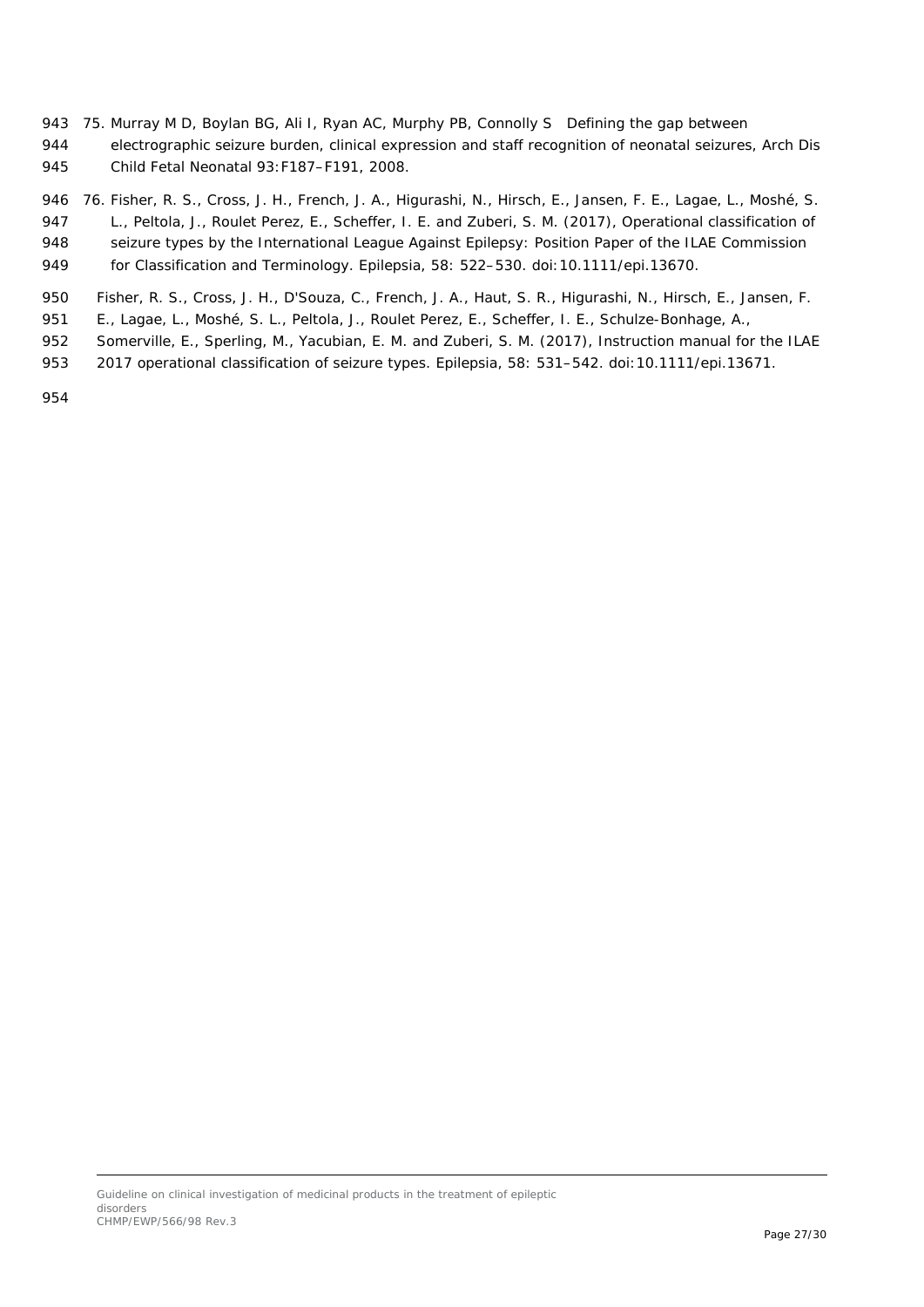### <span id="page-27-0"></span><sup>955</sup> **ANNEX I**

- 956 **Expanded ILAE 2017 operational classification of seizure types (based on Fisher et al.,**
- 957 **Epilepsia, 2017)**

# ILAE 2017 Classification of Seizure Types Expanded Version<sup>1</sup>



focal to bilateral tonic-clonic

958

959 <sup>1</sup> Definitions, other seizure types and descriptors are listed in the accompanying paper and glossary of 960 terms of Fisher et al.

961 <sup>2</sup> Degree of awareness usually is not specified.

 $353$  Due to inadequate information or inability to place in other categories.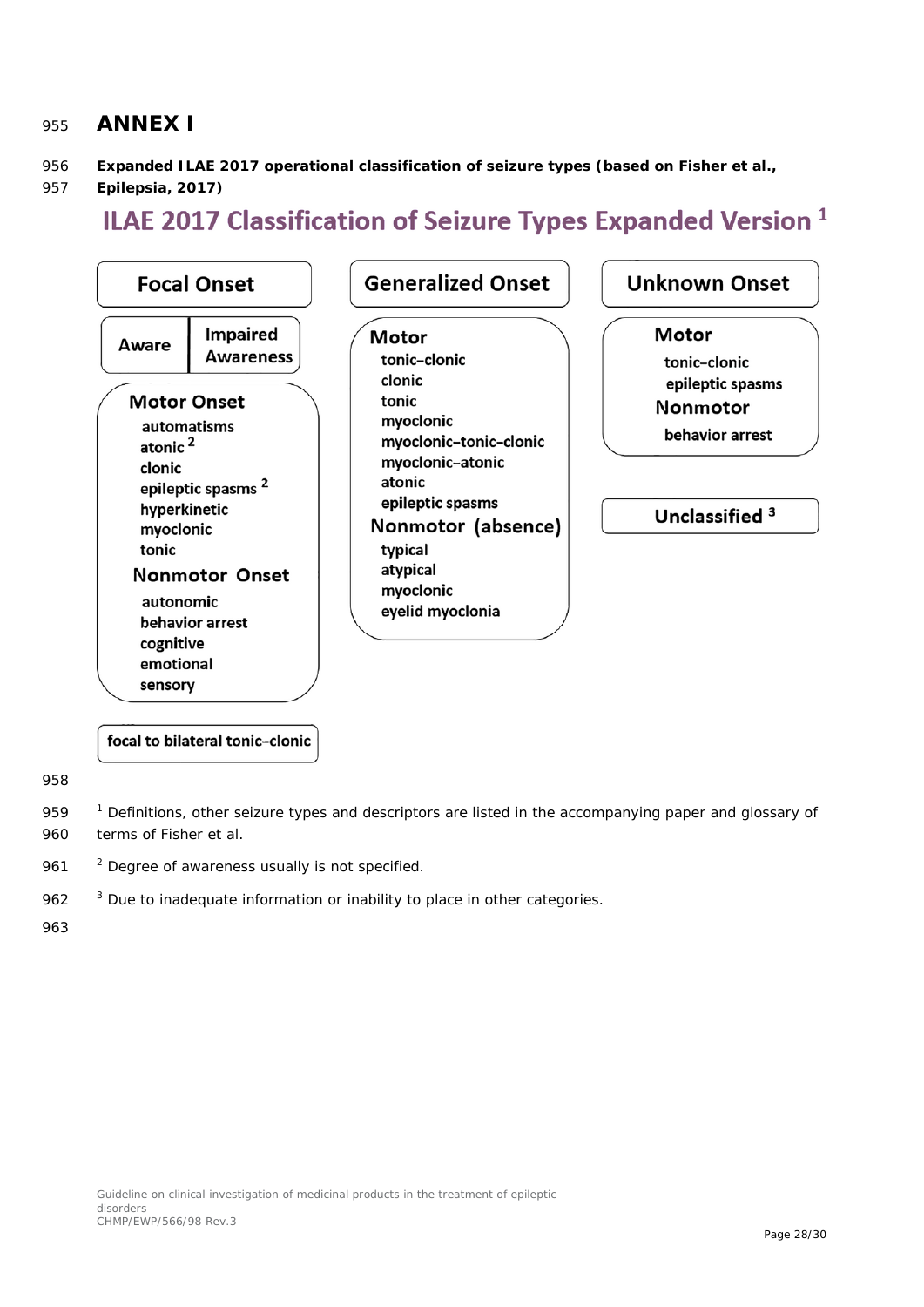#### 964 **Conversion table of old to new ILAE seizure classifying terms based on Fisher et al.,**  965 **Epilepsia (2017)**

| Old Term for Seizure<br>The most important are in bold | New Term for Seizure [choice] (optional common descriptor)                                                                                                                                                                                                                                                                                          |
|--------------------------------------------------------|-----------------------------------------------------------------------------------------------------------------------------------------------------------------------------------------------------------------------------------------------------------------------------------------------------------------------------------------------------|
|                                                        | generalized absence<br>generalized absence, atypical<br>generalized absence, typical<br>generalized/focal/onset unknown atonic<br>generalized/focal/onset unknown atonic<br>generalized/focal/onset unknown atonic<br>focal aware                                                                                                                   |
|                                                        | generalized /focal/onset unknown clonic<br>focal with impaired awareness<br>[focal/generalized/onset unknown] motor [tonic-clonic, tonic,<br>clonic], focal to bilateral tonic-clonic, tonic-clonic unknown onset                                                                                                                                   |
|                                                        | focal [aware or impaired awareness] emotional (dacrystic)<br>focal impaired awareness<br>generalized/focal/onset unknown atonic<br>focal [aware or impaired awareness] motor (tonic)<br>focal [aware or impaired awareness] motor (tonic)<br>focal [aware or impaired awareness] arrest<br>focal [aware or impaired awareness] emotional (gelastic) |
|                                                        | generalized tonic-clonic, focal to bilateral tonic-clonic,<br>tonic-clonic unknown onset<br>focal [aware or impaired awareness] autonomic (gustatory)<br>generalized/focal/onset unknown epileptic spasms                                                                                                                                           |
|                                                        | focal aware motor (Jacksonian)<br>focal impaired awareness<br>generalized tonic-clonic, focal to bilateral tonic-clonic<br>focal motor, generalized myoclonic<br>generalized myoclonic<br>focal aware                                                                                                                                               |
| secondarily generalized tonic-clonic                   | focal<br>generalized absence<br>focal with impaired awareness<br>focal aware motor<br>generalized/focal/onset unknown epileptic spasms<br>focal to bilateral tonic-clonic<br>focal aware                                                                                                                                                            |
| supplementary motor                                    | focal motor tonic<br>focal motor<br>focal aware / with impaired awareness<br>generalized/focal/onset unknown tonic<br>generalized tonic-clonic, focal to bilateral tonic-clonic,<br>tonic-clonic of unknown onset<br>focal [aware or with impaired awareness] sensory (olfactory)                                                                   |
| surgery.                                               | Anatomical classification may still be useful for some purposes, for example in evaluation for epilepsy *                                                                                                                                                                                                                                           |

966